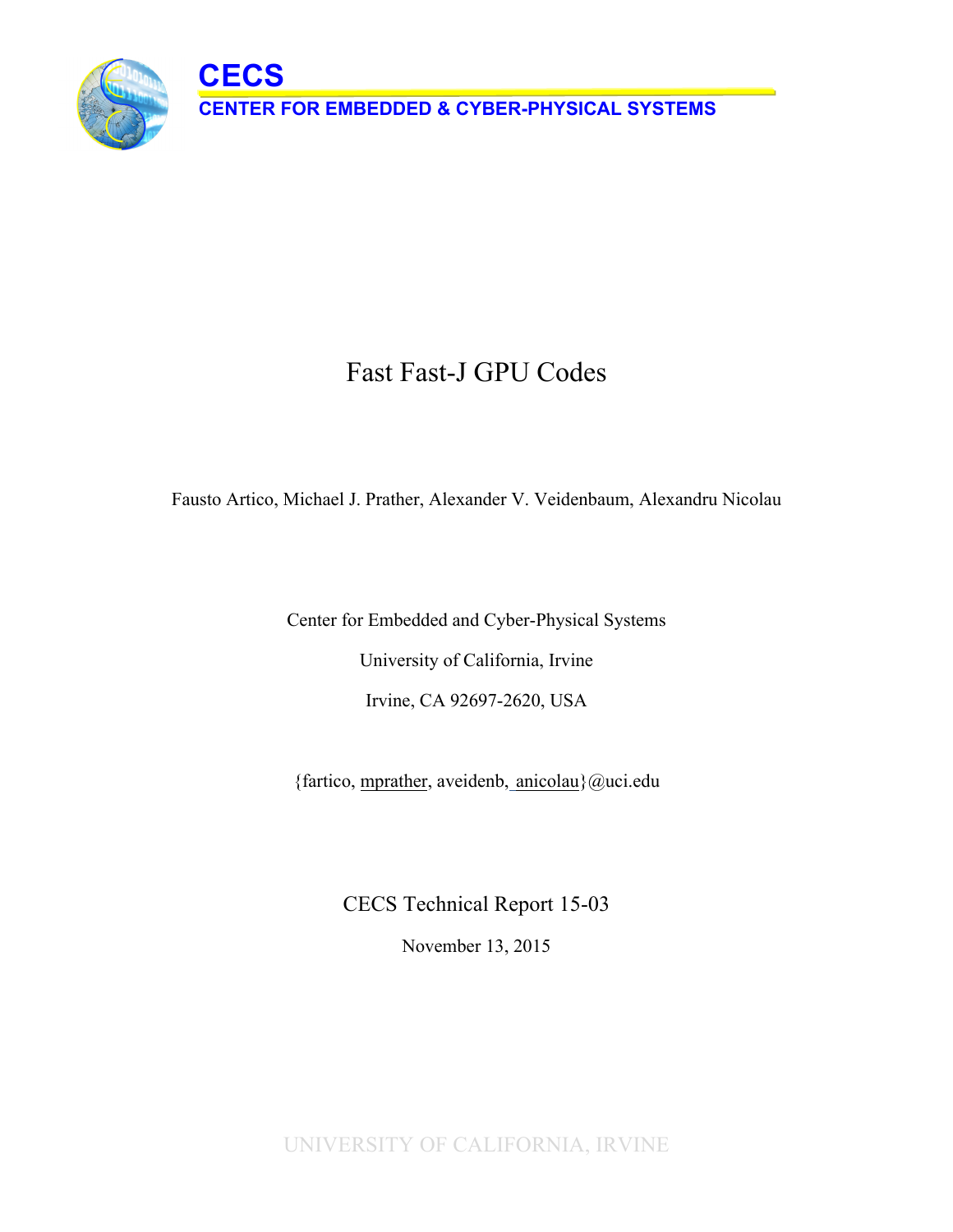## **Fast Fast-J GPU Codes**

Fausto Artico Dep. of Computer Science 6210 Donald Bren Hall Irvine, 92697, CA, USA fartico@ics.uci.edu

Michael J. Prather Dep. of Earth System Science 3200 Croul Hall St Irvine, 92697, CA, USA mprather@uci.edu

#### ABSTRACT

Chemistry Climate Model (CCM) numerical codes are important [68] to understand how to mitigate global warming [36, 35]. In order to produce meaningful results, CCM numerical codes require PetaFlop-scale performance and soon will require ExaFlop-scale performance [62]. Furthermore, such high-performance must be reached within a reasonable power budget. It is therefore important to speedup the executions of the state-of-the-art CCM codes and to make them more energy efficient. These codes are already optimized for CPUs but not for Graphics Processing Units (GPUs) [47, 74], which are the best candidates to achieve the above mentioned performance [39] and power [33] budget goals.

Among CCM codes, Fast-J [58] is very important and widely used in simulations at different scales of magnitude, i.e., local, global and cosmic. At any scale of simulation there is a core code called Fast-J core, which determines the performance of the simulation. In this paper we speedup the Fast-J core. To accomplish such goal, first the Fast-J core is ported from its highly-optimized CPU version to a GPU version. Second, a few high-level optimizations are identified and deployed to the GPU version of Fast-J. Some of the high-level optimizations are not currently part of the CUDA compiler and others are not efficiently implemented.

The newly ported and optimized GPU Fast-J core kernels are 50.0 and 25.8 times faster than the already highly optimized CPU multi-threaded code. Furthermore, speedups of at least 15.5 and 13.6 are consistently reached for each scale of simulation.

#### Categories and Subject Descriptors

G.4 [Mathematics of Computing]: Mathematical Software—Parallel Implementations - Graphics Processing Units

Alex V. Veidenbaum Dep. of Computer Science 6210 Donald Bren Hall Irvine, 92697, CA, USA alexv@uci.edu

Alex Nicolau Dep. of Computer Science 6210 Donald Bren Hall Irvine, 92697, CA, USA alex.nicolau@uci.edu

#### General Terms

Performance, Algorithms, Measurement, Experimentation

#### Keywords

HPC, Performance, Speedup, GPU, Optimization, Compiler, CCM, GCM, Fast-J, Green, CUDA, Nvcc, PTX, Chemistry Climate Model, Global Chemistry Model, G++, Icc

## 1. INTRODUCTION

Climate change has been a very active area of research in the last few decades. In order to address the problems presented by climate changes, the fields of Computer Science and Earth System Science need to develop and validate more accurate chemistry climate models (CCMs) and to improve their performance, in order to produce a qualitative difference in the results of the complex, large scale simulations involved.

The critical components of the CCMs are the numerical models that simulate the scattering and absorption of sunlight throughout the atmosphere, vegetation canopy, and upper ocean [63] [63, 42], using 1D [40], 2D [44, 38] or 3D [52, 3] lattices. Such numerical models, when implemented, highly optimized, and accelerated, allow scientists to forecast the arrival of dangerous weather conditions [22, 41] i.e. hurricanes [60] - and give insights on how to mitigate dangerous climate phenomena such as global warming [72, 32].

The CCM and the volumetric size of the simulation determine the density (number of points) and the homogeneity of the lattice (which accounts for that elementary volumes of lattice can contain a different number of points). Multiple air columns compose each CCM lattice. Each processing node receives a subset of these air columns at pre-simulation time. During each simulation step, each processing node update the values of some variables - i.e wind and humidity at each one of its lattice points, and if necessary, correct them [31]. The processing nodes therefore propagates the results to their neighbor nodes at the end of each simulation step. The number of simulation steps depends from the lattice size and the temporal horizon of the simulation [66]. The lattice of simulations, studying the causes of warming phenomenons, easily cover many countries [2] or even the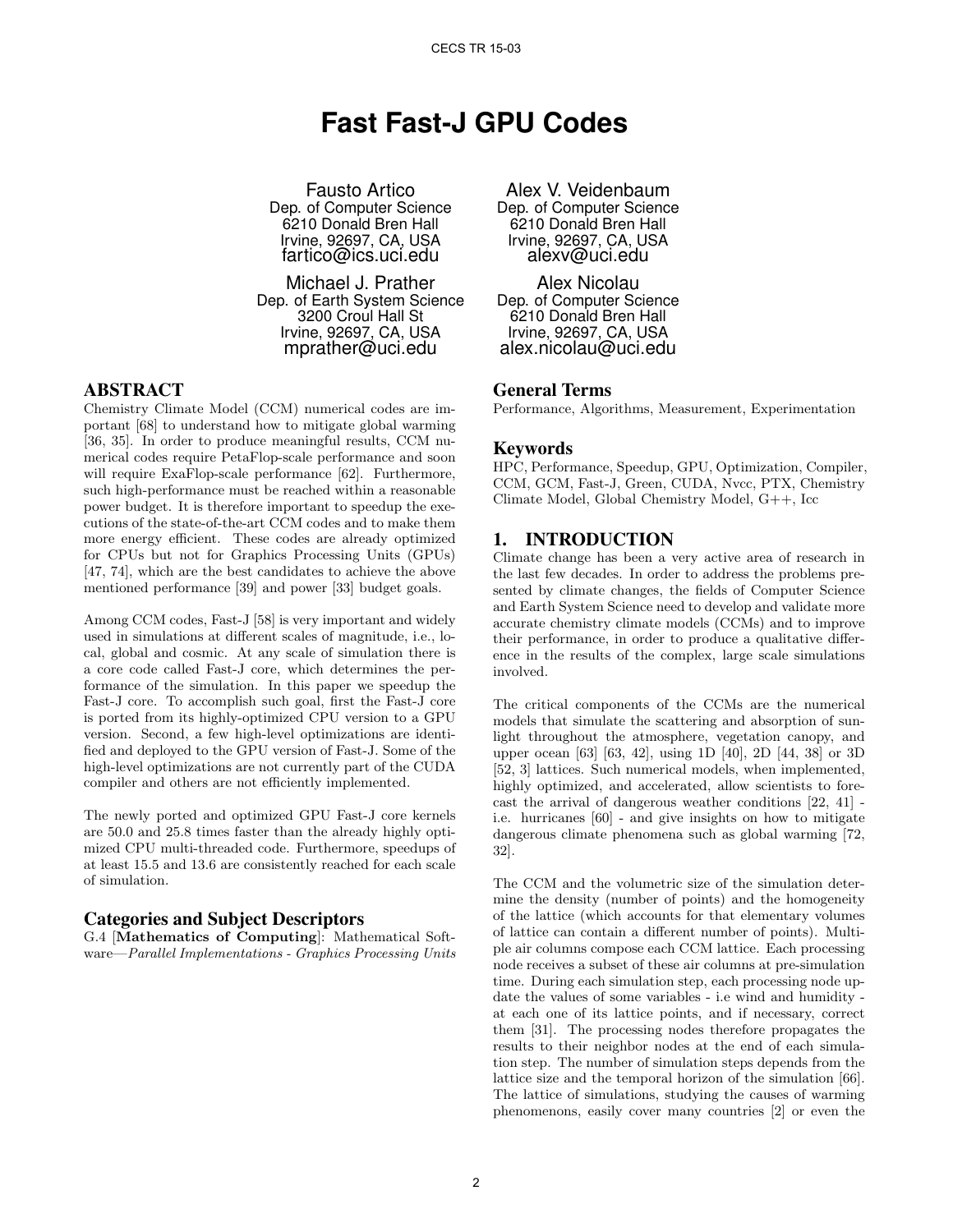whole earth [9]. The temporal horizon of the simulations is usually in decades [29, 21] or centuries [17, 46, 51].

The numbers of variables to update, the numbers of points composing the lattices used by the simulations and the temporal horizons of the simulations are translated into costly and very time consuming computations. Such costs are large for any class of general purpose computers, including supercomputers. Hence, speeding up such simulations is paramount to advancing their state-of-the-art forecasting possibilities.

While the simplification of the CCM is possible, it is not a solution to the problem. In fact current radiative transfer (RT) models (e.g., the Rapid Radiative Transfer Model for Global Chemistry Models (RRTM-G) [34] as used by the National Center of Atmospheric Research (NCAR) [26] and in the Department of Energy Community Earth System Model (DOE CESM) [50]) make simplifying assumptions and therefore only approximate the real values of the physics variables. This is due to the very high computational cost of their executions compared to the computational cost of other elements of the climate systems (e.g., atmospheric dynamics, cloud physics, ocean circulation, sea ice, chemistry, biogeochemical cycles). The approximations create bias errors in the modeling of photochemistry, heating rates, and the distribution of photo synthetically active radiation (PAR). However, the greater their accuracy, the greater the understanding on how rapidly mitigate shortlived climate forcing agents (SLCFs: tropospheric O3, CH4, some HFCs, black carbon and other aerosols), a potential near-term solution to simultaneously slow global warming and improve air quality [55, 54]. One way to achieve greater accuracy is increasing the speeds of the codes. The faster the CCM codes, the greater the achievable accuracies.

An important CCM is Fast-J [73, 6, 71] [73, 6, 61, 71]. Fast-J is used to study a) the short-lived climate forcing agents that [59, 20] are responsible for slow global warming [59] and decreased air quality [20], and b)  $CO<sub>2</sub>$  concentrations in the atmosphere [4] that have to be kept within the bound of 2 ◦C [IPCC, 2013].

Fast-J is widely used by several CCMs such as the Community Atmosphere Model number 5 (CAM5) [49] running at the National Energy Research Scientific Computing Center (NERSC) [53]. Fast-J is also integrated in several of the chemistry-climate models discussed in the Intergovernmental Panel on Climate Change, the 5th Assessment Report (IPCC AR5 [57]), the Oslo-CTM2, the GESOCCM and the GISS-ER2 [23]. The Whole Atmosphere Community Climate Model (WACCM) [30] and the Community Atmosphere Model with Chemistry (CAMWC) [19] use Fast-J too.

Shortening the running time of the Fast-J code is paramount. Fast-J currently runs a total of at least 10 million hours/year worldwide (likely an under-estimate). Even in super-computers using dedicated and specialized multi-core architectures, each execution of the Fast-J core code per simulation requires months for any meaningful forecasting, in spite of the fact that the code is already highly optimized for such architectures. In this article we accelerate the Fast-J core to improve its energy efficiency, accelerate the simulations, and increase their accuracy. First, we port the state-of-theart, multi-threaded, multi-air column, multi-wavelength and multi-layer CPU source code to NVIDIA GPU architectures, and second, we customize the ported code using high-level optimizations.

The source-to-source optimizations that we identify and propose are currently not implemented in or efficiently executed by the NVIDIA compiler. One of the contributions of this paper is in fact the identification and efficient implementation of such optimizations to speedup GPU code executions without using intrinsics or assembly, which are tedious and error-prone. Such optimizations, which can be implemented as part of a source-to-source compiler, are important because they allow the delivery of performing and portable codes.

There are 7 source-to-source optimizations: 1) porting and linearization; 2) changing the data layout; 3) reducing the necessary number of data structures; 4) loop invariant removal; 5) scalar replacement of aggregates; 6) declaring the number of GPU threads and the dimensions of the data structures using pre-compiling directives; and 7) defining the previous variables that are now transformable into constants, after loop unrolling, at a pre-compilation time.

The 7 source-to-source optimizations make the 2 Fast-J core kernels, when running on a NVIDIA Tesla 2070 GPU, 50.0 and 25.8 times faster than the state-of-the-art, multi-threaded, multi-air column, multi-wavelength and multi-layer CPU Fast-J core kernels running on the Intel Core i7. The newly optimized GPU Fast-J core code therefore opens research opportunities that were previously impossible. Furthermore, for any scale of simulation, independent from the number of air columns, the number of wavelengths per air column, and the number of layers per air column, the new Fast-J core kernels are always at least 15.5 and 13.6 times faster than the state-of-the-art, multi-threaded, CPU code.

## 2. GRAPHICS PROCESSING UNITS

Graphics Processing Units (GPUs) are specialized hardware originally created to accelerate computer graphics and image processing [47]. However, their highly parallel structure [27] and their low cost per GFlop per Watt [64] make them attractive as energy efficient, performing architectures, which can be used to accelerate more general purpose, computationally-intensive scientific tasks [56]. In June 2014, the first 15 of the 500 most energy efficient computers on earth all used NVIDIA state of the art Kepler GPUs [1].

Accelerating codes on GPUs is difficult [69]. This is due to the fact that GPUs, when compared to CPUs, have many more functional units (hundreds versus less than 10 [14, 12]), less hierarchy memory levels (two instead of three [15, 11]) and smaller cache memories (an L2 cache of 256 KB instead of an L2 cache of 2 MB [13, 16]). Furthermore GPUs are optimized for high parallel arithmetic intensity instead of for branching sequential code like CPUs [28].

Sophisticated GPU compilers have yet to be developed. Such a compiler would have a more difficult time in optimizing and transforming code than a corresponding CPU compiler [10]. This is due to the difficulties in solving synchroniza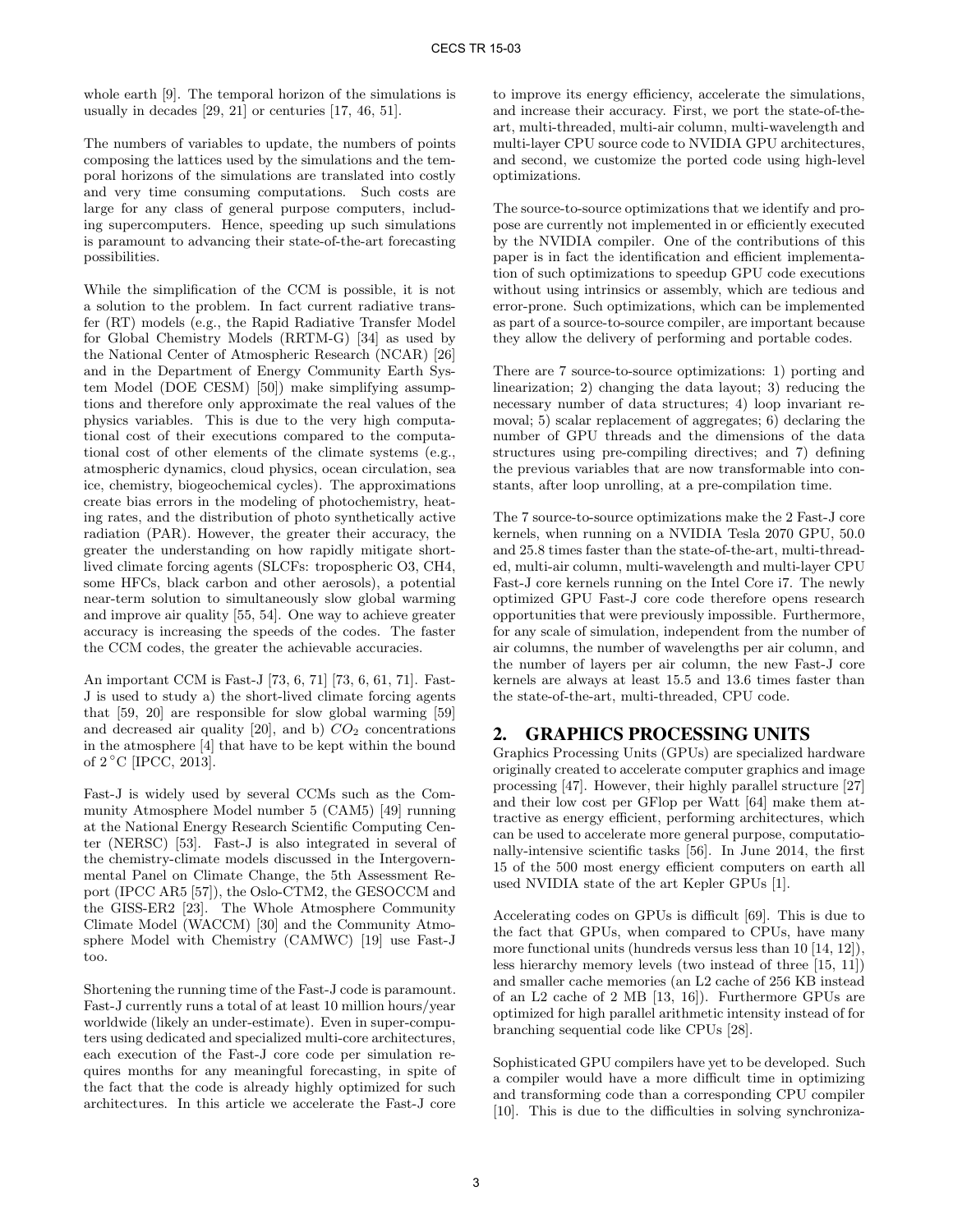tion problems, data movements and data dependencies for thousands of threads.

Currently the only way to achieve peak performance in GPUs is to hand-optimize the code, which is only possible to a limited extent because the NVIDIA Instruction Set Architectures for all the NVIDIA GPUs post-2010 are undisclosed. The availability of a source-to-source compiler therefore assumes particular relevance in the context of optimizing GPU code. While not all of the possible source-to-source optimizations can be relevant, the few accurately selected source-to-source optimizations give significant and consistent speedups.

#### 3. THE CPU STATE-OF-THE ART CODE

The CPU state-of-the art C++ Fast-J core code is already multi-threading, multi-air columns, multi-wavelengths, multilayers, and multi-air columns. Typical values for the number of wavelengths are 8, 16, 32, 64, 128, and 256. Typical values for the number of layers are 300, 400, and 500.

The core code has 2 main functions: the generator of the triangular systems and the solver. The generator and the solver contribute to 17% and 80% of the execution time of each Fast-J simulation step. The remaining 3% is due to the other few small functions. The small functions only set the input parameters of the generator and the solver.

The generator and the solver use 16 and 20 different multidimensional matrices. Many of these matrices have more than 2 dimensions: 13 have 4 dimensions, and 7 have 5 dimensions. These matrices are large. The matrices with 4 or 5 dimensions have: one dimension for the air columns - in range of thousand elements; one a dimension for the wavelengths - in the range of hundred elements; and one dimension for the layers - in the range of hundred elements.

Synchronization problems among CPU threads are already been completely eliminated. During each execution, each thread has in fact exclusive access to different parts of the data structures with the guarantee that no other thread will try to access to the same parts during their reads and writes. The reduction in the number of synchronization is one of the strengths of the CPU optimized code.

## 4. SOURCE-TO-SOURCE OPTIMIZATIONS

We introduce and implement a total of 7 source-to-source optimizations. Each optimization is implemented on top of the previous one. The optimizations are as follow:

1) Porting from CPU to GPU and Linearization: We ported the code in such a way that it now works using any number of GPU threads. Usually, thousands of threads are needed to execute a generic GPU code. For this reason, it was necessary to introduce into the original state-of-the-art CPU code the necessary controls for the distribution of the data structures among GPU threads.

Synchronization among GPU threads is eliminated because it is very time consuming. We take care to port the code so that each GPU thread reads and updates only specific parts of the data structures, with the guarantee that no other thread will try to read or update such parts simultaneously.

We implemented the necessary communication infrastructure between the CPU and the GPU. GPU code always has to be called inside CPU code. Using this infrastructure, the CPU passes the control to the GPU when necessary and waits each time to regain control before continuing with the execution of the CPU code.

CPU data structures were duplicated in the GPU global memory. We declared the necessary GPU pointers and allocated the necessary quantity of GPU global memory, copied the CPU data structures to the GPU data structures residing in the GPU global memory, prepared the stack for the execution of the GPU code, executed the GPU code, and transfered the results back to the CPU.

Anyway linearization is used. Using  $A[i \times J \times Z \times W +$  $j \times Z \times W + z \times W$  instead of  $A[i][j][z]$  1) simplifies the implementation of the other optimizations, i.e. data layout modification, 2) allows us to implement some optimizations in particular ways, i.e. loop invariant removal, and 3) allows some optimizations to gain greater speedups, i.e. data locality enhancement.

2) GPU Layout Modification: Data layout modification reduces the probability of hitting bandwidth bottlenecks. If a code hits a bottleneck then its execution will be slowed down. To reduce the probability that this happens, the data layout therefore has to be changed in a way that reduces the average quantity of bytes transfered per clock cycle.

Transfers can easily kill any performance improvement. The GPU schedulers schedule 28 groups of 32 threads per clock cycle. If the data required by a group of threads are not consecutive in the global memory, then the architecture has to transfer many cache lines to satisfy the request of a single group (in the worst case scenario: 64 cache lines, each of which has 128 bytes per group, producing  $28 \times 64 \times 128 =$ 229376 bytes for the groups). In this case, even a single group request can easily amount to more than 128 bytes per clock cycle, therefore killing any possible improvement (128 bytes per clock cycle is the bandwidth between off-chip and on-chip memory for a NVIDIA Tesla C2070).

The data per group request has to be consecutive in the global memory. If the data are consecutive, then the architecture will transfer the minimum number of cache lines. For example, supposing the data requested by a group of threads are 1) different, 2) 8 bytes each, 3) consecutive in the global memory, and are 4) not present in the small caches on-chip, then only 2 cache lines will be transfered instead of the previous 64.

The overhead time due to the layout modification is practically null. The layout has to be changed only one time before the execution of the simulation. A CCM simulation requires millions or billions of time steps and so weeks or months of execution time, but the layout modification requires only a few seconds in the worst case.

3) GPU Data Structure Eliminations: The smaller the data structures, the smaller the probability of bottlenecks being generated by the bandwidths and latencies of the different off-chip and on-chip memories. Data structure elimi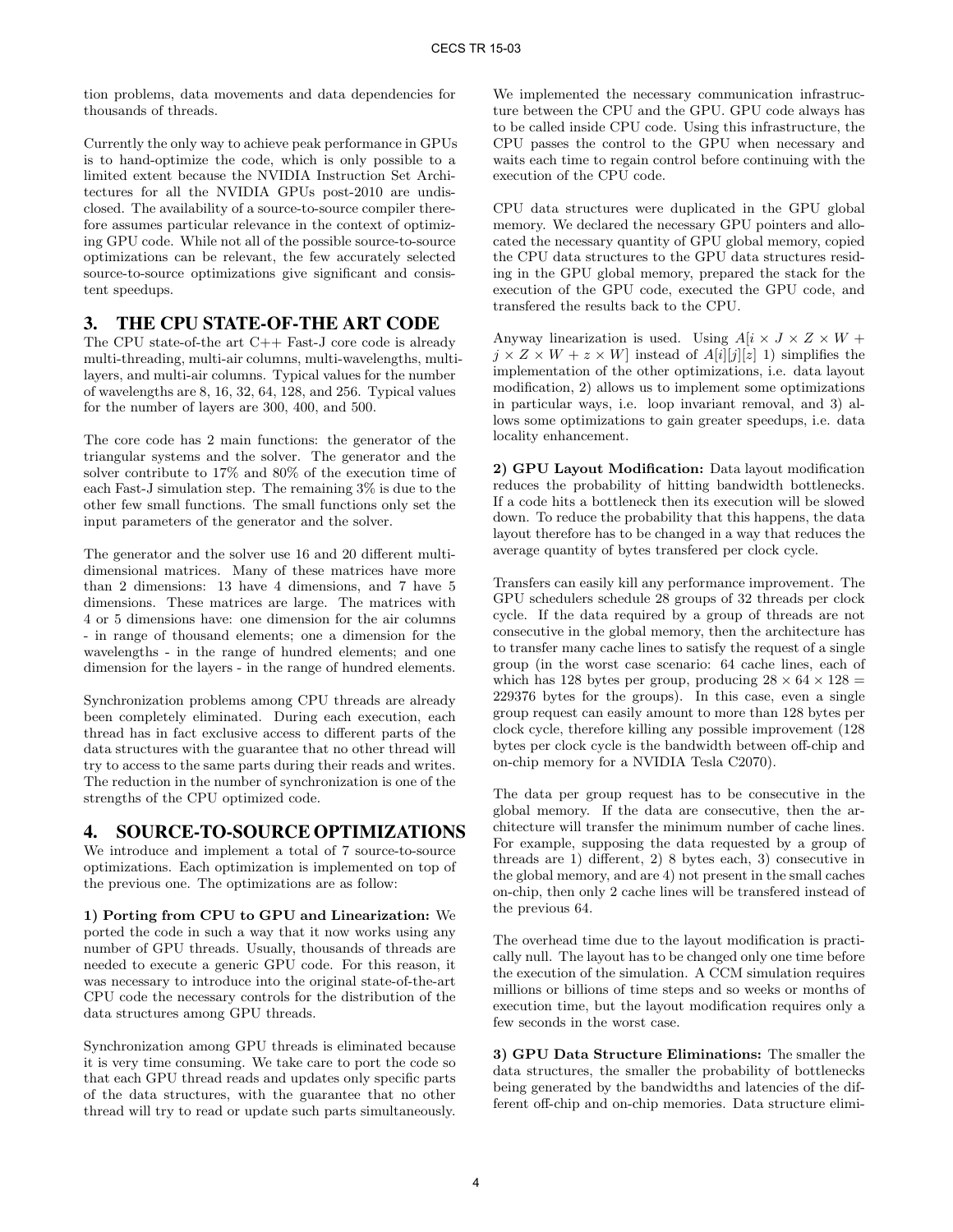nation is determined by the analysis of the data dependencies and the reuse of the same parts of some data structures at different moments during the executions. After this optimization, it is now possible to execute simulations 7 times larger than before.

| Size Before                               | Matrices          |
|-------------------------------------------|-------------------|
| $aC \times M$                             | WT, EMU           |
| $aC \times Wl$                            | <b>RFL</b>        |
| $aC \times Wl$                            | ZTAU, ZFLUX       |
| $aC \times Wl$                            | $FJTOP$ , $FJBOT$ |
| $aC \times M2$                            | PM0               |
| $aC \times Wl \times M \times M$          | E,                |
| $aC \times Wl \times L$                   | F.I               |
| $aC \times Wl \times M \times M$          | S, T, U, V, Z     |
| $aC \times Wl \times M \times M2$         | <b>PM</b>         |
| $aC \times Wl \times M \times L$          | A, C, H, RR       |
| $aC \times Wl \times M2 \times L$         | POMEGA2           |
| $aC \times Wl \times M \times M \times L$ | $B$ , AA, CC, DD  |

Table 1: Matrices and their sizes before the data structure eliminations. aC is the number of air columns, Wl is the number of wavelengths per air column, L is the number of layers per air column, M and M2 are the number of data per air column, per wavelength, per layer (M and M2 are always equal to 4 and 8), while Tt is the total number of threads used to execute a simulation.

| Size After                        | Matrices                                       |
|-----------------------------------|------------------------------------------------|
| $aC \times M$                     | $\overline{\text{WT }}, \overline{\text{EMU}}$ |
| $aC \times Wl$                    | RFL                                            |
| $aC \times Wl$                    | ZTAU, ZFLUX                                    |
| $aC \times Wl$                    | FJTOP, FJBOT                                   |
| $aC \times M2$                    | PM <sub>0</sub>                                |
| $Tt \times M \times M$            | F.                                             |
| $aC \times Wl \times L$           | F.I                                            |
| $Tt \times M \times \overline{M}$ | S, T, U, V, Z                                  |
| $aC \times Wl \times M \times M2$ | PM.                                            |
| $Tt \times M \times L$            | A, C, H, RR                                    |
| $aC \times Wl \times M2 \times L$ | POMEGA2                                        |
| $Tt \times M \times M \times L$   | $B$ , AA, CC, DD                               |

Table 2: Matrices and their sizes after the data structure eliminations. See Table 1 for an explanation of the symbols aC, Wl, L, M, M2, and Tt.

4) GPU Loop Invariant Removal: Redundant calculations can be eliminated. Fast-J has many 2 - and 3 nested loops. All these loops run on a variable number of air columns, wavelengths, and layers per air column. Any of the 4 or 5 dimensional matrices are updated and read several times inside several nested loops. Pre-calculating parts of the access indexes to the matrices, before entering into the next nested loop, explicitly eliminates a great number of otherwise redundant calculations.

1: procedure  $FAST-J(...)$ 

2: for  $i = 1$  to I do

3: 
$$
i.J.Z = i \times J \times Z
$$
  
\n4: **for**  $j = 1$  to J **do**  
\n5:  $j.Z = j \times Z$   
\n6:  $i.J.Z.j.Z = i.J.Z + j.Z$   
\n7: **for**  $z = 1$  to Z **do**  
\n8:  $i.J.Z.j.Z.z = i.J.Z.j.Z + z$   
\n9:  $C[i.J.Z.j.Z.z] = ...$   
\n10: **end for**  
\n11: **end for**  
\n12: **end for**

13: end procedure

Algorithm 1: GPU Loop Invariant Removal

5) GPU Scalar Replacement of Aggregates: The code runs faster after eliminating useless data transfers. This is accomplished by moving data into local variables and updating them many times before updating the data structures in the global memory.

It is important to avoid accessing the global memory as much as possible. An instruction of the form  $A[i][\ldots] = \ldots$  updates the data structure A in the global memory. The Fast-J code has many loops and often updates the same data many times in a loop. Many Fast-J instructions of the form  $A[i][\dots] = \dots$  are therefore inefficient.

We avoid accessing the global memory modifying loop instructions. In each loop, for each instruction of the form  $A[i]$ ...] = ... when it first appears in the loop, we move the data  $A[i]$ ...] into a local variable and update the variable locally. This avoids frequent accessing of the global memory. When the last instruction  $A[i][\dots] = \dots$  appears in the loop, then and only then do we update the data structure in the global memory.

1: procedure  $FAST-J(...)$ 2: for  $i = ...$  do 3: for  $j = ...$  do  $4:$   $\dots$ 5:  $d = D[i\_J\_j]$ 6:  $d = d + ...$ 7:  $d = d + ...$ 8:  $D[i\_J\_j] = d$  $9:$ 10: end for<br>11: end for end for  $12: \ldots$ 13: end procedure

Algorithm 2: Scalar Replacement of Aggregates

6) GPU Pre-Compiling Define Directives for GPU Threads and Data Structures: More information makes the compiler's job easier. We greatly simplify the compiler's loop transformation and optimization tasks using #define directives to provide to the compiler the number of GPU threads and the dimensions of all the data structures at a pre-compiling time.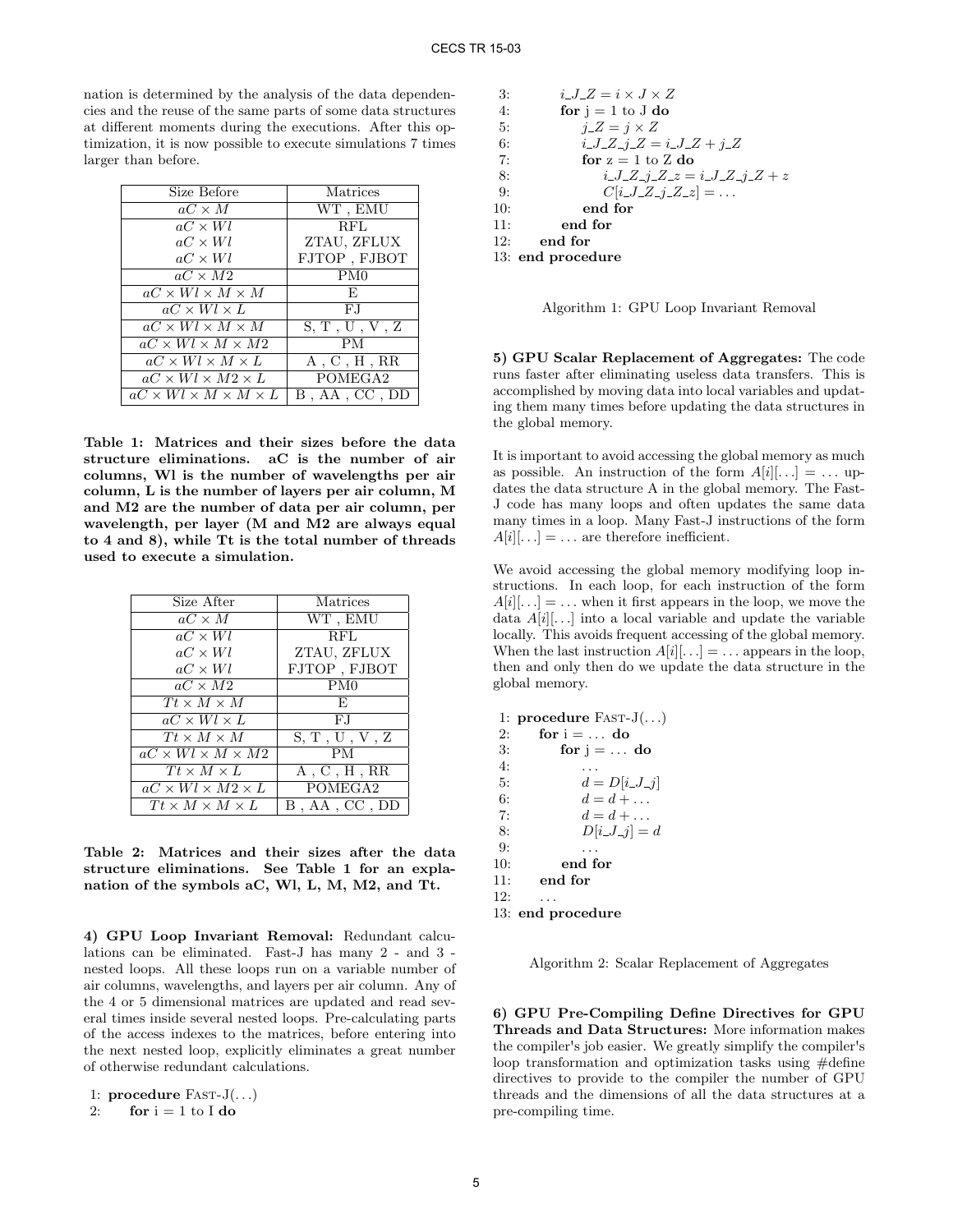Loop transformations and optimizations are important for Fast-J because Fast-J has a great number of nested loops. Once it knows the dimensions of all the data structures, the compiler acquires complete knowledge of the parameters necessary to decide if and how to split or combine loops, interchange or permute indexes, skew loops, or apply tiling and other optimizations.

7) GPU Constant Folding: The smaller the number of instructions to execute, the smaller a code's execution time. Manually unrolling the loops, with the previous optimizations, makes many previous calculations transformable into constants. The constants are therefore inserted into the code using some #define directives. This transformation contributes to further speedup the already highly optimized GPU code. This is due to the fact that Fast-J has many short 1 - and 2 - level nested loops.

#### 5. HARDWARE AND SOFTWARE

Hardware configuration: the experiments use a CPU Intel Core i7 950 3,06 GHz LGA 1366 with Kingston DDR3 (3x2Gb) Triple Channel 2 GHz CL9 mounted on an Asus Motherboard P6T SE LGA 1366 X58 connected through PCI-Express v. 2 to a NVIDIA's Tesla C2070 GPU. The Intel Core i7 has 8 MB of L3 cache and 4 256 KB blocks of L2 cache. The NVIDIA's Tesla C2070 does not have an L3 cache and has only 676 KB of L2 cache.

Software environment: the operative system is Ubuntu 14.04. The  $g++$  version is  $4.8.2$ . The icc version is 15. The CUDA driver version is 7.5 . The CUDA compiler version is 7.5.12. All these components are the current state-of-the-art - August 2015.

#### 6. BINARY CODE GENERATIONS

We generate 16 different binaries for the CPU state-of-theart Fast-J core code, 8 using g++ and 8 using icc - 4 for the generator and 4 for the solver per compiler. For each one of the 2 functions the 4 binaries generated by each compiler were generated using the -O0, -O1, -O2, and -O3 compiling options.

For the GPU we generate a total of X binary codes. This is due to the last 2 source to source transformations, the transformation using the pre-compiling define directives and constant folding. To understand why this happens let us briefly analyze the 7 archetype GPU codes that we use for the binary generations.

There are only 2 specific GPU codes for each one the first 5 archetype GPU codes - 5 for the generator and 5 for the solver. The 2 specific GPU codes number 1 are the ports with linearization. The 2 specific GPU code number 2 are the 2 specific GPU codes number 1 with the addition of layout modification. The 2 specific GPU codes number 3 are the 2 specific GPU codes number 2 with the addition of the data structure eliminations. The 2 specific GPU codes number 4 are the 2 specific GPU codes number 3 with the addition of the pre-calculation of parts of the indexes. The 2 specific GPU codes number 5 are the 2 specific GPU codes number 4 with scalar replacement of aggregates. These 10 GPU codes - 5 per function - are unique for any possible experiment and any possible number of GPU threads.

There are instead many specific 6th and 7th GPU codes. The number of air columns, the number of wavelengths per air column, the number of layers per air column, the number of threads executing a simulation and the quantity of global memory to dedicate to the simulation uniquely determine the dimensions of the data structures. All these features has to be embedded in the codes 6th and 7th. Decided the quantity of global memory to dedicate to a simulation, the number of wavelength per air column, the number of layers per air column and the number of threads to use for the executions, we need to produce a specific 6th GPU code for all the possible combinations of the values of the previous parameters - we take the specific GPU code 5 of each function and specialize it for each one of the possible combinations. We also need to generate a specific 7th GPU code for each one of the 6th GPU codes. To accomplish this we take a specific 6th GPU code, we manually unroll short loops, transform some previous variables in constants, eliminate the redundant calculations corresponding to the previous variables now constants, and embed the constants in the new code using some pre-compiling directives.

#### 7. COMPILER OPTIONS

For the generation of all the CPU binaries we set to true the -mtune=corei7-avx compiling option. The -mtune=corei7 avx option set the  $g$ ++ and icc compilers for the production of binary code highly optimized specifically for the Intel Core i7 architecture. With this option we enable the 64-bit extensions, and the MMX, SSE, SSE2, SSE3, SSSE3, SSE4.1, SSE4.2, AVX, AES and PCLMUL instruction set supports.

For the generation of the GPU binaries we use the  $-arch =$  $compute\_20$  and  $-code = sm\_20$  compiling options. The −arch compiling option specifies to the compiler the abstract type of the target architecture. This is necessary to the compiler for the production of a more specific and optimized PTX code - PTX is a pseudo virtual assembly used by NVIDIA to make CUDA codes portable between different NVIDIA's GPU architectures. The −code compiling option instead specifies to the compiler the real target architecture for the production of the optimized assembly code obtained taking in input the PTX code. We do not use the  $-m = 64$  compiling option. This is because the GPU codes are automatically produced and optimized for the 64 bit architecture.

For GPUs no other GPU compiling optimizing options can be specified beyond the  $-arch$ ,  $-code$  and  $-m$  options. We can use the  $-Xptxas = -v$  option to get some insights on the number of hardware registers each thread will use during the executions or the number of bytes dedicated to the stacks but the option does not further optimize the code, simply return some binary statistics.

#### 8. OTHER SYSTEM SETTINGS

We dedicated 4 GB of global memory on the CPU and on the GPU for the execution of the experiments. The number of wavelengths and the number of layers per air columns and the number of CPU or GPU threads used determine the number of air columns fitting in 4 GB of global memory.

Wavelengths per air column are 8, 16, 32, 64, 128 and 256. When Fast-J runs alone, 8, 16 and 32 wavelength per air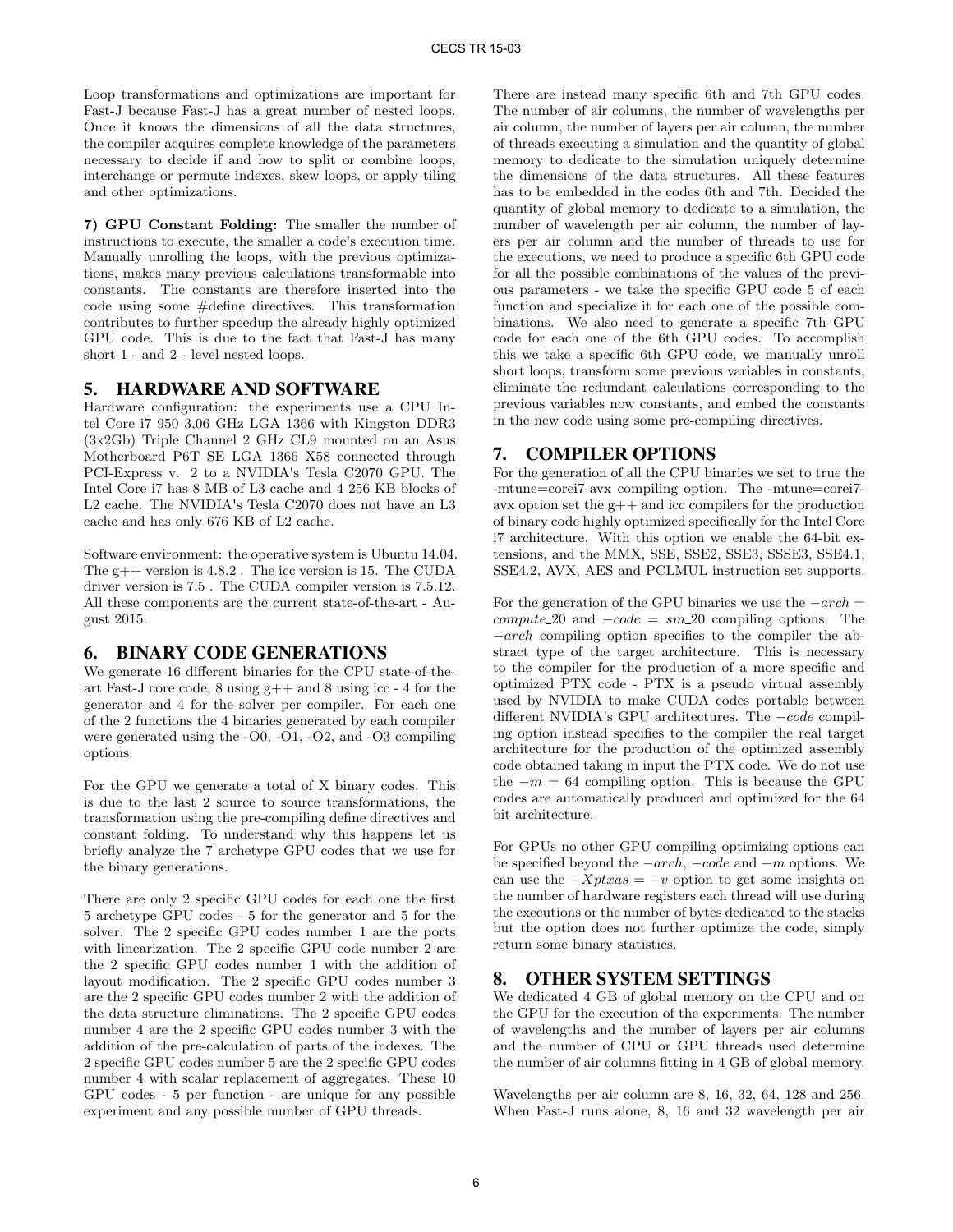columns are selected. When Fast-J runs inside Cloud-J, 32, 64 or 128 wavelengths are selected. When Fast-J runs inside Cloud-J running inside Solar-J, 128 or 256 wavelengths per air column are selected.

Layers per air columns go from 300 to 500 included, increasing at steps of 25. The number of layers per air column depends by the number of clouds per air column and their vertical extension. The greater the number of clouds and longer their vertical extension, the greater the number of layers per air column.

For the CPU experiments we run the CPU binary codes using 4, 8, 16, 32, 64 and 128 CPU threads. The Intel Core-7 has 4 cores, therefore for each execution, 1, 2, 4, 8,16 or 32 CPU threads are resident per processor.

For the GPU experiments we run the GPU binary codes using a number of blocks of threads always equal to the number of stream multiprocessors - 14 for a NVIDIA's Tesla C2070 - and a number of warps per block going from 1 to 16 - with 16 we reach the maximum occupancy in number on hardware registers per stream multiprocessor.

The use of a number of blocks of threads equal to the number of stream multiprocessor is important. Doing this we minimize the overheads due to the block assignments and management during the executions. Blocks will be generated and assigned only one time at the beginning of the simulation and will remain resident in the same stream multiprocessor for the whole duration of the execution. Each stream multiprocessor will manage the minimum number of blocks - 1 - with consequent time saving but full occupancy of the stream multiprocessor resources.

## 9. EXPERIMENTAL PROCEDURES

We stop all the processes that could interfere with the executions. The lightdm process is terminated to avoid period checks and refreshes of the graphical environment by the GPU. We therefore connect from remote using ssh and open a screen session on the machine. We launch the scripts, detach the screen session and exit from the remote connection.

We run  $6 \times 9 = 54$  experiments per function. 54 is the number of combinations ( number of air columns , number of layers per air column ). We dedicate 4 GB of global memory and to each experiment.

CPU thread management overhead is minimized. The CPU threads are always created, initialized and set before the calls to the generator and the solver. The whole time necessary for the creation, the initialization and the set of the threads is therefore not counted for the execution of the 2 functions.

The communication overhead between CPU and GPU and the GPU overhead for thread generation and assignment are included in each GPU execution time. The GPU timer is started just before the CPU passes the control to the GPU. The GPU, got the control, generates the GPU threads, assignes the GPU threads to the stream multiprocessors, and execute the code. After the last thread has completed its execution, the GPU returns the control to the CPU and the GPU timer stopped.

For each function, for each couple ( number of wavelengths , number of layers ), we select for the comparisons the best CPU and GPU average running times. Usually, the best CPU average running time, per ( number of wavelengths , number of layers ), per function, are runs using 8 CPU threads, while for the GPU are runs using launch configurations with 16 warps per thread block.

CPU and GPU timers have nanosecond and microsecond resolutions. For the CPU we use timespec and create a structure reading hardware counters. For the GPU we use the cudaEventRecord() and the cudaEventSynchronize() functions.

CPU and GPU timer resolutions are 8 and 5 order of magnitude smaller than any execution time. All the CPU simulation steps of each experiment require at least several hundreds of milliseconds - CPU timer resolution is of nanoseconds. All the GPU simulation steps of each experiment require at least several tents of milliseconds - GPU timer resolution is of microseconds.

The CPU and GPU average running times are meaningful. For each experiment - ( number of wavelengths,number of layers ) - we run several sub-experiments - ( number of threads ). Each sub-experiment is run hundred of times.

The CPU and GPU average execution times are accurate. Given a binary code, given a sub-experiment, the execution time variability of the binary code, for the sub-experiment, is always smaller than 1% its average execution time, for the sub-experiment. This proves that no other OS processes are interfering with the executions.

## 10. FINAL RESULTS

Tables 3 and 4 show the speedups of the different GPU codes against the basic *ported* code  $c_1^y$  (the code produced by the source-to-source transformation number 1). The first column of each table represents the number of layers per air column, L. The remaining columns  $c_x^y$  represent the GPU codes. For example,  $c_3^8$  represents the GPU code for simulations that 1) use air columns with 8 wavelengths, and that 2) are accelerated using the first three optimizations: linearization, layout modification, and loop invariant removal. Note therefore that each column represents the results of applying a new optimization on top of the prior ones.

The greatest speedup contributions, and thus the greatest energy efficiencies are given by the data layout modification (roughly 9), the scalar replacement of aggregates (roughly 4), and by the use of pre-compiling #define directives (roughly 9). While linearization, data structure elimination and loop invariant removal give smaller contributions, they are nevertheless fundamental to the effectiveness of the other performing optimizations. For example, if linearization is absent, the data layout modification and the loop invariant removal cannot be implemented as described.

The 9 times speedup due to the data layout modification shows that a data per warp request must be contiguous in the global memory. This is because of the architectural behaviors explained in section 4.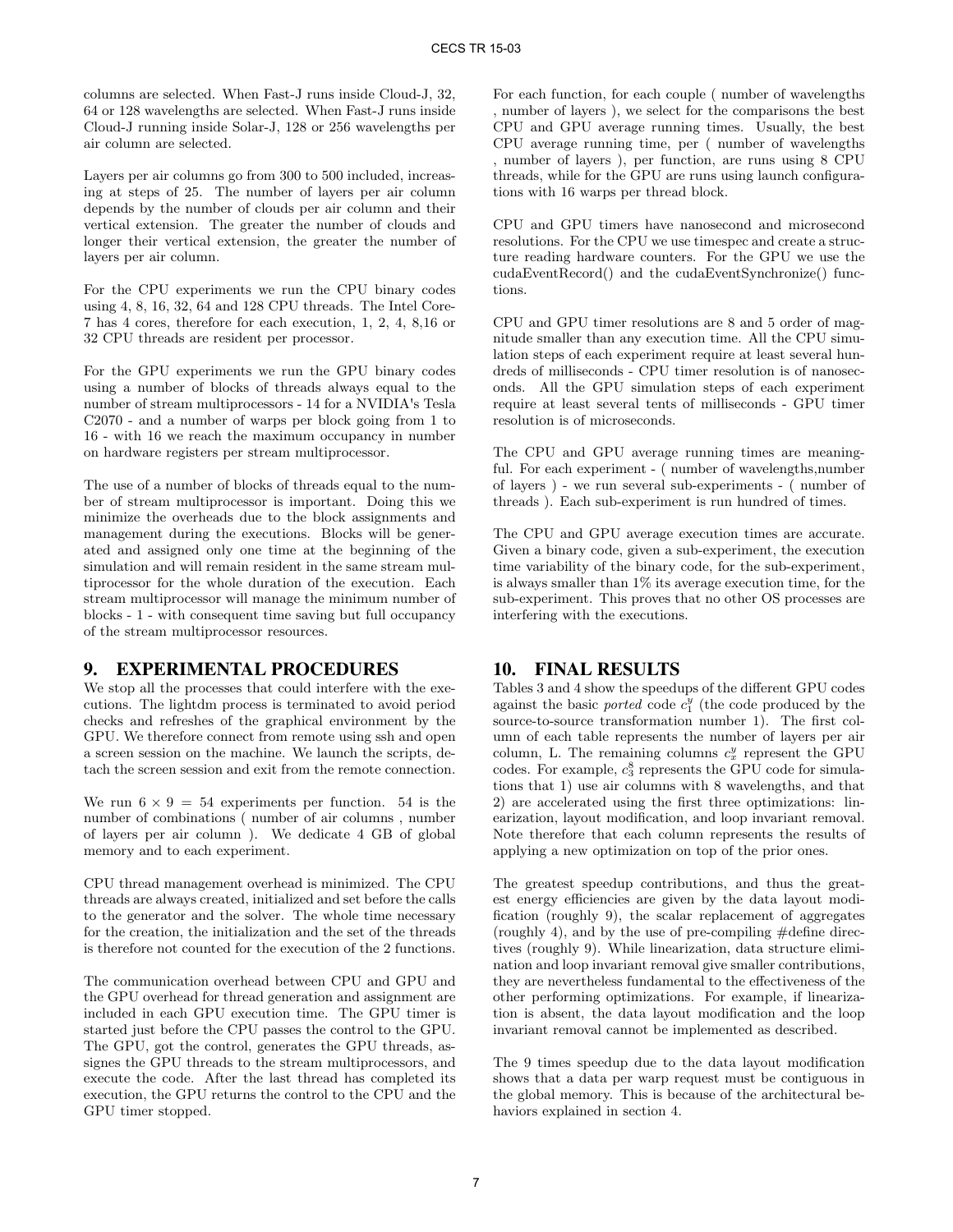| L/C                     | $c_2^8$                        | $c_3^8$                      | $c_4^8$                        | $-c_5^8$                     | $c_6^8$                        | $-c_7^8$                       |
|-------------------------|--------------------------------|------------------------------|--------------------------------|------------------------------|--------------------------------|--------------------------------|
| 300                     | 10.34                          | 13.01                        | 13.03                          | 14.03                        | 23.50                          | 23.53                          |
| 325                     | 10.59                          | 14.07                        | 14.11                          | 14.12                        | 23.63                          | 23.69                          |
| $\overline{350}$        | 10.20                          | 13.53                        | 13.63                          | 13.99                        | 23.21                          | 23.25                          |
| 375                     | 10.48                          | 13.69                        | 13.81                          | 14.52                        | 24.30                          | 24.36                          |
| 400                     | 10.55                          | 13.10                        | 13.21                          | 14.01                        | 23.74                          | 23.77                          |
| 425                     | 11.86                          | 12.69                        | 12.89                          | 13.84                        | 23.65                          | 23.69                          |
| 450                     | 11.43                          | 12.18                        | 12.37                          | 13.33                        | 22.85                          | 22.89                          |
| 475                     | 10.22                          | 13.87                        | 13.93                          | 13.96                        | 22.83                          | 22.87                          |
| 500                     | 11.94                          | 13.63                        | 13.78                          | 13.89                        | 22.69                          | 22.75                          |
| $L/\overline{C}$        | $c_2^{16}$                     | $c_3^{16}$                   | $c_4^{16}$                     | $\frac{16}{c_5^{16}}$        | $\frac{c_6^{16}}{c_6^{16}}$    | $\frac{1}{c_7^{16}}$           |
| 300                     | $11.66\,$                      | 13.00                        | 13.33                          | 14.00                        | 23.50                          | 23.53                          |
| $\overline{325}$        | 11.82                          | 14.07                        | 14.12                          | 14.16                        | 23.62                          | 23.64                          |
| 350                     | 11.88                          | 13.52                        | 13.76                          | 13.96                        | 23.20                          | 23.24                          |
| 375                     | 12.14                          | <b>13.78</b>                 | 13.82                          | 14.52                        | 24.34                          | 24.37                          |
| 400                     | 12.11                          | 13.06                        | 13.32                          | 14.10                        | 23.75                          | 23.79                          |
| 425                     | 11.87                          | 12.68                        | 12.79                          | 13.84                        | 23.65                          | 23.68                          |
| 450                     | 11.43                          | 12.19                        | 12.34                          | 13.34                        | 22.82                          | 22.85                          |
| 475                     | 11.67                          | 13.89                        | 13.93                          | 13.98                        | 22.85                          | 22.89                          |
| 500                     | 11.95                          | 13.63                        | 13.75                          | 13.89                        | 22.70                          | 22.73                          |
|                         |                                |                              |                                |                              |                                |                                |
| L/C                     | $\frac{1}{c_2^{32}}$           | $\frac{1}{\sqrt{3^2}}$       | $\frac{1}{c_4^{32}}$           | $\frac{1}{c_5^{32}}$         | $c_6^{32}$                     | $\frac{1}{\sqrt{c_7^3}}$       |
| $\overline{300}$        | 12.02                          | 13.01                        | 13.12                          | 14.00                        | $\overline{23.50}$             | 23.52                          |
| 325                     | 12.18                          | 14.04                        | 14.06                          | 14.08                        | 23.55                          | 23.57                          |
| 350                     | 11.90                          | 13.54                        | 13.72                          | 13.96                        | 23.21                          | 23.23                          |
| 375                     | 12.44                          | 13.82                        | 13.89                          | 14.55                        | 24.41                          | 24.44                          |
| 400                     | 12.13                          | 13.05                        | 13.12                          | 14.09                        | 23.75                          | 23.77                          |
| 425                     | 11.86                          | 12.69                        | 12.78                          | 13.84                        | 23.64                          | 23.69                          |
| 450                     | 11.44                          | 12.18                        | 12.34                          | 13.33                        | 22.83                          | 22.85                          |
| 475                     | 12.20                          | 13.90                        | 13.94                          | 14.01                        | 22.89                          | 22.92                          |
| 500                     | 11.95                          | 13.62                        | 13.73                          | 13.88                        | 22.70                          | 22.73                          |
|                         |                                |                              |                                |                              |                                |                                |
|                         |                                |                              |                                |                              |                                |                                |
| L/C                     | $c_2^{64}$                     | $c_3^{64}$                   | $c_4^{64}$                     | $c_{5}^{64}$                 | $c_6^{64}$                     | $c_7^{64}$                     |
| 300<br>325              | 12.04<br>12.20                 | 13.01<br>14.04               | 13.14<br>14.09                 | 14.02<br>14.11               | 23.53<br>23.53                 | 23.56<br>23.57                 |
|                         | 12.07                          | 13.57                        | 13.63                          | 13.97                        | 23.28                          |                                |
| $\overline{350}$<br>375 | 12.50                          | 13.79                        | 13.87                          | 14.54                        | 24.40                          | 23.32<br>24.44                 |
| 400                     | 11.90                          | 13.06                        | 12.15                          | 14.08                        | 23.73                          | 23.74                          |
| 425                     | 11.85                          | 12.68                        | 12.73                          | 13.82                        | 23.62                          | 23.65                          |
| 450                     | 11.43                          | 12.18                        | 12.23                          | 13.31                        | 22.80                          | 22.82                          |
| 475                     | 12.12                          | 13.93                        | 14.00                          | 14.02                        |                                | 22.97                          |
| 500                     | 11.95                          | 13.64                        | 13.74                          | 13.90                        | $\overline{22.94}$<br>22.72    | 22.73                          |
|                         |                                |                              |                                |                              |                                |                                |
| L/C                     | $c_2^{128}$                    | $c_3^{128}$                  | $c_4^{128}$                    | $c_5^{128}$                  | $c_6^{128}$                    | $c_7^{128}$                    |
| 300                     | 12.05                          | 13.01                        | 13.12                          | 14.03                        | 23.55                          | 23.59                          |
| 325                     | 12.19                          | 14.05                        | 14.07                          | 14.08                        | 23.54                          | 23.58                          |
| 350                     | 12.30                          | 13.71                        | 13.78                          | 14.34                        | $\overline{23.56}$             | 23.61                          |
| 375                     | 12.54                          | 13.79                        | 13.81                          | 14.55                        | $\overline{24.40}$             | 24.43                          |
| 400                     | 11.90                          | 13.06                        | 13.12                          | 14.08                        | 23.73                          | 23.76                          |
| 425                     | 11.81                          | 12.62                        | 12.73                          | 13.75                        | 23.55                          | 23.57                          |
| 450                     | 11.44                          | 12.18                        | 12.21                          | 13.33                        | 22.82                          | $\overline{22.85}$             |
| 475                     | 12.23                          | 13.94                        | 13.97                          | 14.02                        | 22.99                          | 23.03                          |
| 500                     | 11.86                          | 13.74                        | 13.83                          | 14.00                        | 22.86                          | 22.89                          |
| L/C                     |                                |                              |                                |                              |                                |                                |
| 300                     | $\frac{1}{c_2^{256}}$<br>12.04 | $rac{1}{c_3^{256}}$<br>13.01 | $\frac{1}{c_4^{256}}$<br>13.07 | $rac{1}{c_5^{256}}$<br>14.02 | $\frac{1}{c_6^{256}}$<br>23.54 | $\frac{1}{c_7^{256}}$<br>23.59 |
| $\overline{325}$        | 11.98                          | 13.71                        | 13.75                          | 13.78                        | 22.99                          | 23.05                          |
| 350                     | 12.33                          | 13.68                        | 13.77                          | 14.35                        | 23.58                          | 23.61                          |
| 375                     | 12.53                          | 13.54                        | 13.60                          | 14.62                        | 24.14                          | 24.17                          |
| 400                     | 12.06                          | 13.02                        | 13.14                          | 14.01                        | 23.66                          | 23.69                          |
| 425                     | 11.75                          | 12.54                        | 12.63                          | 13.64                        | 23.39                          | $\overline{23.42}$             |
| 450                     | 11.35                          | 12.08                        | 12.11                          | 13.20                        | 22.60                          | $\overline{22.64}$             |
| 475                     | 12.24                          | 13.92                        | 13.97                          | 14.02                        | 22.98                          | 23.02                          |

| Table 3: Speedups - Generator - GPU vs GPU - 8,     |  |  |
|-----------------------------------------------------|--|--|
| 16, 32, 64, 128 and 256 wavelengths per air column. |  |  |

| L/C                           | $c_2^8$               | $c_3^8$              | $c_4^8$               | $c_5^8$               | $c_6^8$                        | $\frac{c_7^8}{\sqrt{c_7^8}}$   |
|-------------------------------|-----------------------|----------------------|-----------------------|-----------------------|--------------------------------|--------------------------------|
| 300                           | 9.28                  | 9.43                 | 9.50                  | 13.69                 | 21.75                          | 22.69                          |
| 325                           | 9.83                  | 9.94                 | 10.12                 | 14.40                 | 23.82                          | 24.51                          |
| 350                           | 8.59                  | 8.94                 | 9.05                  | 13.34                 | 21.81                          | 22.37                          |
| 375                           | 10.11                 | 10.58                | 10.70                 | 15.10                 | 24.18                          | 25.25                          |
| 400                           | 8.94                  | 9.29                 | 9.36                  | 13.88                 | 21.90                          | 22.78                          |
| 425                           | 9.42                  | 9.86                 | 9.93                  | 14.08                 | 23.23                          | 23.93                          |
| 450                           | 9.68                  | 9.83                 | 10.00                 | 14.11                 | 23.03                          | 23.58                          |
| 475                           | 9.55                  | 9.63                 | 9.88                  | 13.77                 | 22.93                          | 23.40                          |
| 500                           | 9.33                  | 9.47                 | 9.66                  | 13.56                 | 22.54                          | 23.06                          |
| $L/\overline{C}$              | $\overline{c_2^{16}}$ | $c_3^{16}$           | $\frac{1}{c_4^{16}}$  | $\frac{1}{c_5^{16}}$  | $\frac{c_6^{16}}{c_6^{16}}$    | $\frac{1}{c_7^{16}}$           |
| 300                           | 9.48                  | 9.59                 | 9.67                  | 13.92                 | $\overline{21.95}$             | 22.86                          |
| $\overline{325}$              | $9.95\,$              | 10.09                | 10.29                 | 14.49                 | 23.92                          | 24.60                          |
| 350                           | 9.47                  | 9.67                 | 9.85                  | 13.62                 | 22.39                          | 23.00                          |
| 375                           | 11.02                 | 11.16                | 11.22                 | 15.88                 | 25.34                          | 26.45                          |
| 400                           | 10.03                 | 10.17                | 10.23                 | 14.53                 | 23.02                          | 23.98                          |
| 425                           | 10.04                 | 10.22                | 10.36                 | 14.48                 | 23.57                          | 24.15                          |
| 450                           | 9.81                  | 9.96                 | 10.11                 | 13.97                 | 22.97                          | 23.55                          |
| 475                           | 9.52                  | 9.66                 | 9.83                  | 13.57                 | 22.12                          | 22.61                          |
| 500                           | 9.51                  | 9.67                 | 9.82                  | 13.52                 | 22.33                          | 22.87                          |
|                               |                       |                      |                       |                       |                                |                                |
| L/C                           | $c_2^{32}$            | $\frac{1}{c_3^{32}}$ | $c_4^{32}$            | $c_5^{32}$            | $c_6^{32}$                     | $\frac{c_7^{32}}{c_7^{32}}$    |
| 300                           | 9.86                  | $10.00\,$            | 10.12                 | 14.28                 | 22.43                          | 23.39                          |
| 325                           | 10.51                 | 10.70                | 10.83                 | 15.03                 | 24.43                          | 25.16                          |
| 350                           | 9.78                  | 9.95                 | 10.07                 | 13.86                 | 22.98                          | 23.73                          |
| 375                           | 11.37                 | 11.50                | 11.55                 | 16.22                 | 25.66                          | 26.97                          |
| 400                           | 10.36                 | $10.48\,$            | 10.55                 | 14.86                 | 23.25                          | 24.30                          |
| 425                           | 10.38                 | $10.56\,$            | 10.68                 | 14.82                 | 24.05                          | 24.79                          |
| 450                           | 10.04                 | $10.17\,$            | 10.29                 | 14.14                 | 23.42                          | 24.14                          |
| 475                           | 9.74                  | 9.83                 | 9.98                  | 13.69                 | 21.74                          | 22.30                          |
| 500                           | 9.68                  | 9.92                 | 10.04                 | 13.55                 | 22.52                          | 23.06                          |
|                               |                       |                      |                       |                       |                                |                                |
| $_{\rm L/C}$                  |                       |                      |                       |                       |                                |                                |
| 300                           | $c_2^{64}$<br>10.13   | $c_3^{64}$<br>10.28  | $c_4^{64}$<br>10.39   | $c_{5}^{64}$<br>14.65 | $c_6^{64}$<br>23.29            | $c_7^{64}$<br>24.45            |
| $\overline{325}$              | 10.67                 | 10.83                | 10.96                 | 15.23                 | 24.83                          | 26.00                          |
| 350                           | 10.04                 | 10.14                | 10.33                 | 14.10                 | 23.52                          | 24.44                          |
| 375                           | 11.84                 | 12.00                | 12.11                 | 16.69                 | 26.33                          | 27.50                          |
| 400                           | 10.76                 | 10.88                | 10.98                 | 15.29                 | 24.52                          | 25.82                          |
| 425                           | 10.63                 | 10.69                | 10.93                 | 15.13                 | 24.59                          | 25.58                          |
| 450                           | 10.43                 | 10.61                | 10.73                 | 14.60                 | 24.84                          | 25.83                          |
| 475                           | 10.06                 | 10.17                | 10.37                 | 13.91                 | 22.71                          | $\overline{2}3.11$             |
| 500                           | 10.11                 | 10.23                | 10.43                 | 13.90                 | 23.51                          | 24.08                          |
|                               |                       |                      |                       |                       |                                |                                |
| $\mathrm{L}/\mathrm{\bar{C}}$ | $c_2^{128}$           | $c_3^{128}$          | $c_{4}^{128}$         | $c_5^{128}$           | $c_6^{128}$                    | $c_7^{128}$                    |
| 300                           | 10.27                 | 10.38                | 10.54                 | 14.64                 | 22.93                          | $\overline{24.10}$             |
| $\overline{325}$              | 10.90                 | $11.11\,$            | 11.24                 | 15.57                 | 25.69                          | $\overline{26.99}$             |
| 350                           | 10.12                 | 10.30                | 10.47                 | 14.25                 | $\overline{24.1}0$             | 25.34                          |
| 375                           | 12.07                 | 12.23                | 12.38                 | 17.09                 | 27.00                          | 28.47                          |
| 400                           | 10.92                 | 11.09                | 11.20                 | 15.51                 | 24.83                          | 26.21                          |
| 425                           | 10.82                 | 11.10                | 11.19                 | 15.35                 | 25.15                          | 26.20                          |
| 450                           | 10.54                 | 10.74                | 10.83                 | 14.73                 | 25.25                          | 26.48                          |
| 475<br>500                    | 10.11                 | 10.29                | 10.44<br>10.49        | 14.10                 | 24.89                          | 25.40                          |
|                               | 10.22                 | 10.34                |                       | 14.09                 | 24.55                          | $\bf 25.17$                    |
| L/C                           | $\frac{1}{c_2^{256}}$ | $c_3^{256}$          | $\frac{1}{c_4^{256}}$ | $\frac{1}{c_5^{256}}$ |                                |                                |
| 300                           | 10.32                 | 10.41                | 10.54                 | 14.72                 | $\frac{1}{c_6^{256}}$<br>23.92 | $\frac{1}{c_7^{256}}$<br>24.78 |
| 325                           | 11.20                 | 11.40                | 11.47                 | 15.80                 | 26.27                          | 27.78                          |
| 350                           | 10.00                 | 10.24                | 10.36                 | 14.18                 | 24.20                          | 25.31                          |
| 375                           | 12.16                 | 12.32                | 12.38                 | 17.07                 | $27.\overline{39}$             | 28.95                          |
| 400                           | 10.95                 | 11.13                | 11.23                 | 15.56                 | 24.75                          | $\bf 26.15$                    |
| 425                           | 10.82                 | 11.07                | 11.13                 | 15.38                 | 25.72                          | 26.86                          |
| 450                           | $10.57\,$             | 10.78                | 10.86                 | 14.77                 | 25.64                          | 26.74                          |
| 475<br>500                    | 10.16<br>10.25        | 10.41<br>10.48       | 10.53<br>10.62        | 14.11<br>14.09        | 24.65<br>25.79                 | 25.28<br>26.47                 |

Table 4: Speedups - Solver - GPU vs GPU - 8, 16, 32, 64, 128 and 256 wavelengths per air column.

 $L/C$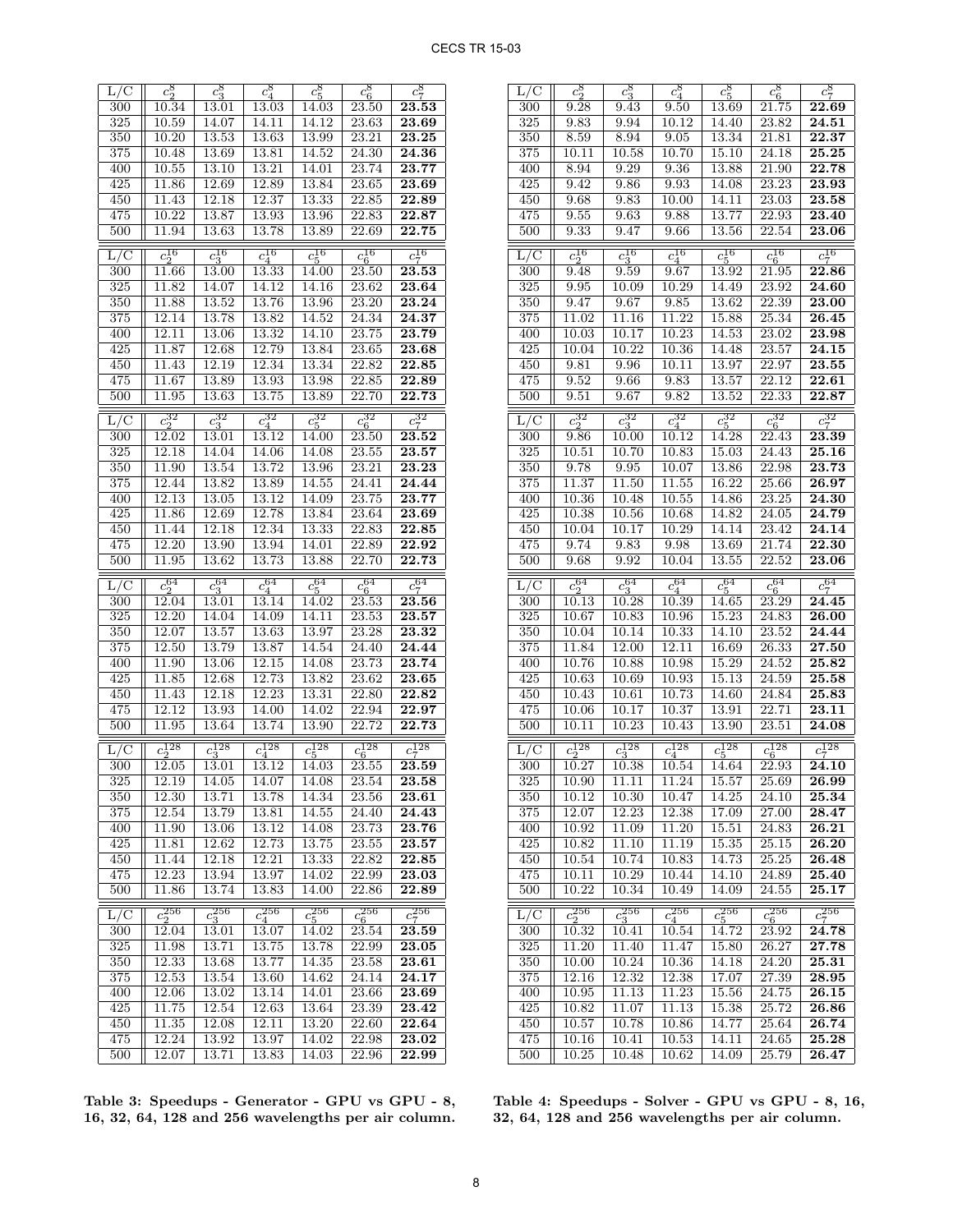The speedups due to loop invariant removal and scalar replacement of aggregates show that the compiler is either not applying or not efficiently applying these optimizations. These two optimizations give small speedups because the introduction of the set of new variables that are necessary for their implementation increases register pressure and so increases the number of back and forth data movements among the GPU memories.

The optimization number 6 that uses the #define directives is important because it shows that, when complete knowledge of the data structure dimensions and the number of threads used to execute the codes is given to the compiler, the compiler's optimization job is greatly simplified.

Finally, the improvements due to constant folding show that, even with complete knowledge, the compiler does not unroll the short loops and does not transform variables into constants. However, both are important for eliminating instructions and reducing register pressure to get back some of the gains due to loop invariant removal and scalar replacement of aggregates.

Tables 5 and 6 compare the best runs of the GPU  $c_7^y$  codes, which use all the optimizations, against the best runs of the CPU codes.

| L/C | $S^8$ | $S^{16}$ | $\overline{S^{32}}$ | $S^{64}$ | $S^{128}$ | $\bar{S}^{256}$ |
|-----|-------|----------|---------------------|----------|-----------|-----------------|
| 300 | 40.0  | 29.9     | 38.3                | 41.8     | 41.6      | 39.4            |
| 325 | 43.9  | 41.7     | 28.5                | 38.4     | 41.8      | 47.0            |
| 350 | 36.7  | 33.4     | 37.5                | 45.9     | 50.0      | 41.0            |
| 375 | 15.5  | 17.1     | 18.5                | 18.4     | 17.5      | 17.4            |
| 400 | 43.2  | 31.6     | 44.5                | 44.8     | 49.0      | 32.3            |
| 425 | 16.9  | 18.0     | 19.3                | 19.9     | 19.5      | 19.0            |
| 450 | 17.3  | 17.4     | 19.9                | 18.4     | 17.7      | 18.3            |
| 475 | 17.4  | 17.4     | 20.0                | 18.4     | 17.8      | 18.3            |
| 500 | 49.4  | 47.2     | 15.9                | 38.4     | 44.9      | 49.7            |

Table 5: Speedups - Generator - GPU vs CPU.

| L/C | $S^8$ | $S^{16}$ | $S^{32}$ | $S^{64}$ | $S^{128}$ | $S^{256}$ |
|-----|-------|----------|----------|----------|-----------|-----------|
| 300 | 20.6  | 18.3     | 16.0     | 21.4     | 17.6      | 22.1      |
| 325 | 16.2  | 19.4     | 14.9     | 22.1     | 19.8      | 22.7      |
| 350 | 13.6  | 17.5     | 18.7     | 18.3     | 19.3      | 20.5      |
| 375 | 14.6  | 15.5     | 15.2     | 16.8     | 18.4      | 15.5      |
| 400 | 14.0  | 13.8     | 15.1     | 14.6     | 15.8      | 15.0      |
| 425 | 15.0  | 15.4     | 14.8     | 15.5     | 16.1      | 20.6      |
| 450 | 16.4  | 16.3     | 16.5     | 15.2     | 18.6      | 15.5      |
| 475 | 15.8  | 17.3     | 16.7     | 17.7     | 15.7      | 17.2      |
| 500 | 21.7  | 23.5     | 23.4     | 24.8     | 25.8      | 25.2      |

#### Table 6: Speedups - Solver - GPU vs CPU.

The overall speedups obtained by applying all the optimizations varies somewhat with the problem size, but they are roughly of the order of a factor of 32 and 19 on average, respectively. The relatively straight-froward optimizations proposed, when applied in the order proposed, are therefore able to dramatically speedup the execution of the Fast-J core kernels, which can now run on GPUs 50.0 and 25.8 times faster than the state-of-the-art CPU codes.

#### 11. RELATED WORK

For NVIDIA architectures post 2010, the compiler code is closed and the assembly is not disclosed. After 2010, people started to optimize code for the complex NVIDIA GPU architectures by only working at source level. However, even before 2010, when people could modify the compiler and work at assembly level, with very very rare exceptions, people always preferred to work at source level using CUDA or OpenCL. This was due to the difficulty of working at assembly level and to the many undisclosed and unquantified NVIDIA GPU architectural features and behaviors.

CUDA is the parallel computing platform and programming model invented by NVIDIA specifically for its GPUs. CUDA works as an extension of the C language, hides from programmers many low level GPU architectural details and increases code portability.

The means for optimizing CUDA codes can be divided into three categories: auto-tuning tools, frameworks for code analysis, and hybrids of the previous two. Many techniques do not easily fit into only one of the previous categories - i.e. a proposed technique might be 80% framework for analysis and 20% auto-tuning tool. For this reason, paper classification of these techniques is difficult. Therefore we classify them using the most emphasized technique.

In the auto-tuning category much work has been done to transform C codes to CUDA codes - C codes do not run on NVIDIA GPUs. One example is [5], where sequential C codes are automatically transformed into parallel codes for NVIDIA GPUs. The tools implemented in these works are important because they relieve users of the burden of managing the GPU memory hierarchy and the parallel interactions among GPU threads, both of which are important to reasonably speedup code development.

Some auto-tuning tools are in reality new programming notations. Layout modification usually gives good speedups and so it is one of the possible targets of the new programming notations. Instrumenting the codes using the programming notations, the compiler can better optimize the codes to produce speedups of up to two orders of magnitude, but this happens only for very specific codes [7].

Other auto-tuning tools include new programming languages. Some of these languages, like [8], relieve users of the burden of explicitly managing numerous low-level architectural details about the communications, the synchronizations among GPU threads, and the different GPU memories.

Communications between CPUs and GPUs are one of the culprits behind low performance executions. Some tools, like [37], do not depend on the strength of static compiletime analyses or user-supplied annotations, but are rather a set of compiler transformations and run-time libraries that take care to efficiently manage and optimize all CPU-GPU communications.

To alleviate the productivity bottlenecks in GPU programming, [43] studied the ability of GPU programs to adapt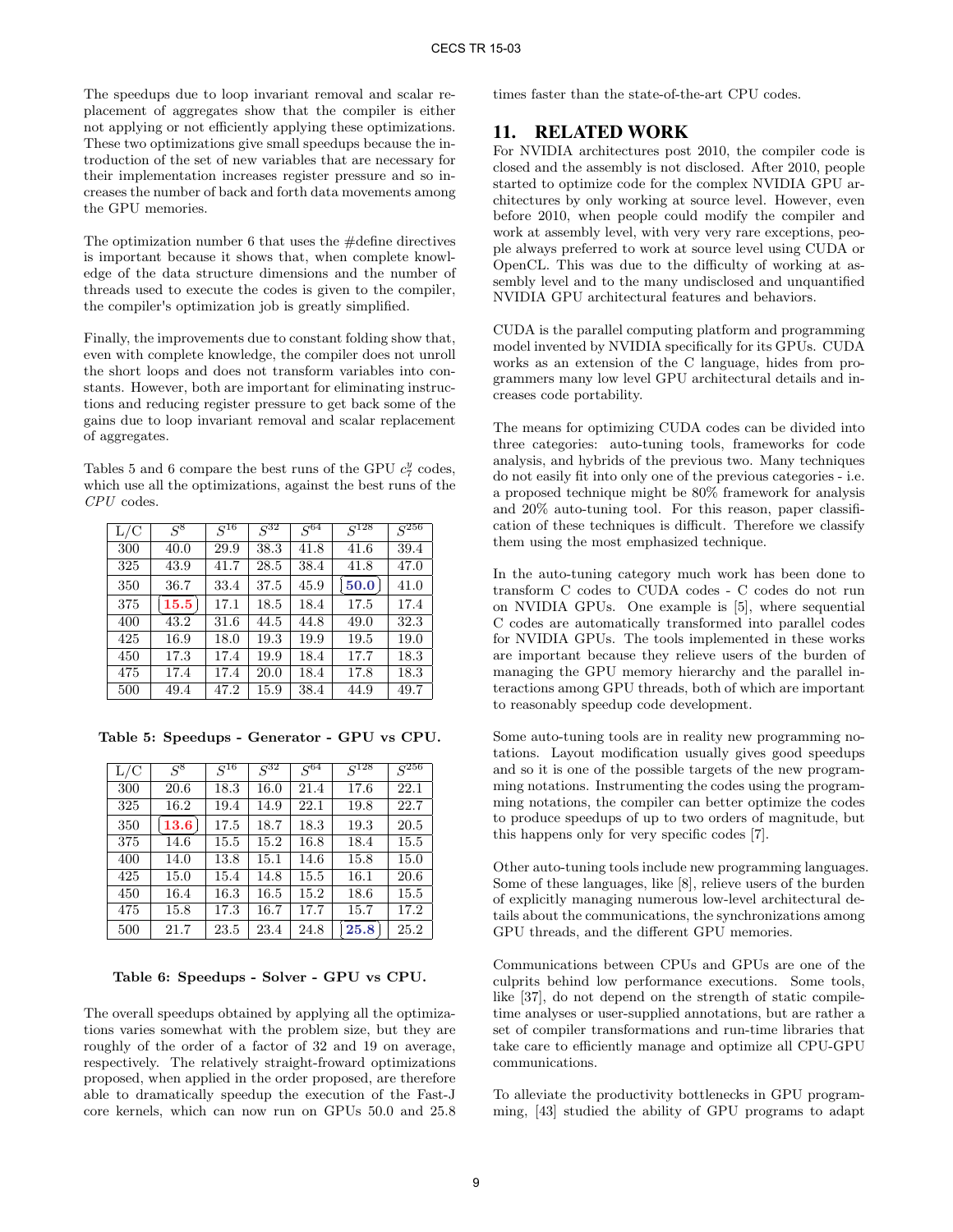to different data inputs. A framework was implemented for the study. Given an input, the framework reduces the large optimization space and explores each one of the single optimizations.

Before 2010, NVIDIA programmers could use the NVIDIA assembly and so a greater number of compiler optimizations were possible at that time. Yang et. al [75] implemented some modules at the top of the contemporaneous compiler. The modules checked both coalesced and notcoalesced memory accesses to then modify, if possible, the data layout to make all the accesses coalesced.

Control flow in GPU applications is one of the most important optimization techniques. If more GPU threads in a warp follow one or more distinct branches then the whole GPU application will slow down considerably. Ocelot [18] characterized and transformed unstructured control flows in GPU applications. More recently, Ocelot has also become a dynamic optimization framework for bulk-synchronous applications in heterogeneous systems.

Some frameworks, like [48], translate code. These frameworks usually receive in input CPU code skeletons. Beyond translating, these frameworks try to predict GPU performance. While the effort is noteworthy, different GPUs have different architectures, sometimes completely different architectures, so the frameworks are not able to produce good speedups and good performance predictions for codes running on the new GPU architectures.

Frameworks can also be used for code analysis, [24]. Such frameworks instrument PTX code. PTX (Parallel Thread Execution Programming Model) is a virtual pseudo-assembly introduced by NVIDIA to make CUDA codes portable on different NVIDIA GPU architectures. Workload characterization and load unbalancing information can be executed and extracted only by instrumenting PTX code. These frameworks instrument PTX codes, simplifying this cumbersome and often error-prone user job.

Hybrids like [70] are closer to being general tuning tools. These hybrids decide the correct memories to use, deal with the memory hierarchy, and code the data transfers among the different memories.

Relations between the size and shape of thread blocks used in the launch configurations, stream multiprocessor occupancy, and global memory access pattern are an important dimensional combination for code optimization. Their influence and relationships are studied for specific architectures in [67].

The efficiency of GPU applications is also influenced by dynamic irregular memory references. Pure software solutions like [76] have been developed to eliminate dynamic irregularities on the fly. The advantages of these solutions are that they do not require hardware extensions or off-line profiling. The optimization overhead is minimal and does not jeopardize the efficiencies of the base codes.

The importance of layout modification to produce coalesced accesses, and the importance of workload balancing for code executions, has also been demonstrated for more recent architectures, [65]. This also remains true if the new architectures are intrinsically different in their number, type and size of different GPU memories.

Writing efficient GPU code is often difficult and requires the exercise of specialized architectural features. Good performance can usually be achieved only after an intensive manual tuning phase. A programmer usually needs to test combinations of multi code versions, architectural parameters, and data inputs. Some hybrids, like [25], automate much of the effort needed to instrument codes with abstraction commands. The system, using the abstractions, explores the optimization space.

Producing high performance code on GPUs is often very time consuming. Furthermore, the whole tuning process has to be repeated for each target code and platform. Papers like [45] point out that saturating the GPU hardware resources can be used to reduce the tuning overhead of one order of magnitude.

## 12. CONCLUSION

It is of paramount importance to accelerate the Fast-J code, not only because it is integrated in many important climate and global chemistry models, but also because current Fast-J executions easily require months of simulation time, even when using high performance, multi-processor, and multithreaded computing architectures. Worldwide, Fast-J requires at least 10 million hours per year of simulation time (likely an under-estimate).

GPUs are the best candidates for speeding up the Fast-J code and making it more energy efficient. This is in spite of GPU's complex architectures and very time consuming software optimization processes. Furthermore, effectively porting state-of-the-art CPU codes onto GPUs is challenging because of the significant architectural differences between CPUs and GPUs, while optimization processes are difficult because of the many undisclosed and unquantified low level architectural GPU features and behaviors, and because of the closed, undocumented compiler code.

In this paper we first efficiently ported the state-of-the-art, multi-threaded, CPU Fast-J code onto GPUs, and next selected and implemented some effective source-to-source high level optimizations. These do not require knowledge of low level GPU architectural details or the use of GPU assembly intrinsics - this makes the codes portable among different GPU families.

The newly ported and optimized GPU Fast-J kernel codes are 50.0 and 25.8 times faster than the already highly optimized CPU multi-threaded codes. Furthermore, the newly ported and optimized GPU Fast-J kernel codes consistently reach speedups of at least 15.5 and 13.6 for each scale of simulation.

## 13. REFERENCES

[1] T. G. 500. Ranking the World's Most Energy-Efficient Supercomputers. http://www.green500.org/. [Online; accessed 16-August-2014].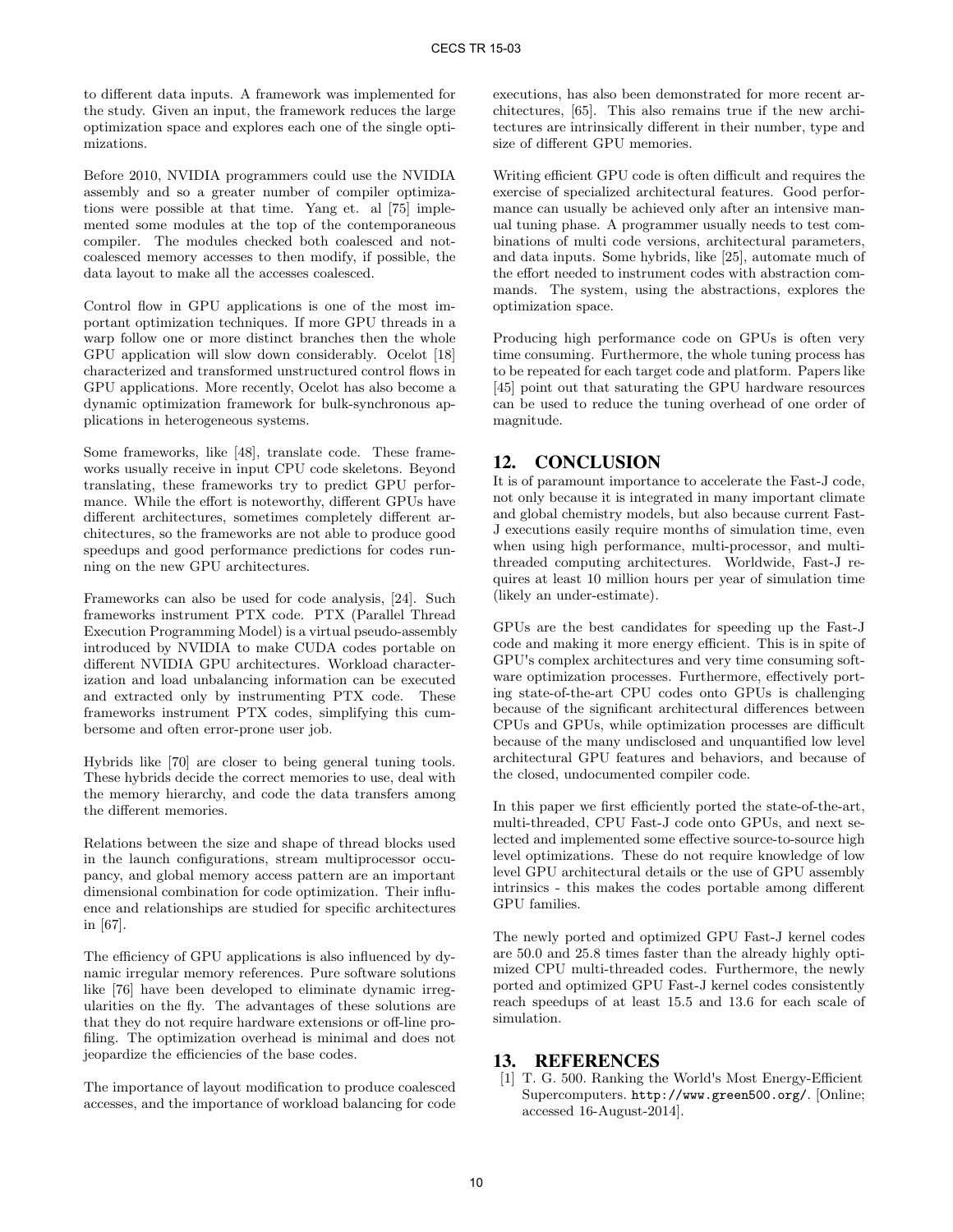- [2] M. B. Ara $\tilde{A}$ žjo, D. Alagador, M. Cabezal, D. N. Bravo1, and W. Thuiller. Climate Change Threatens European Conservation Areas. Ecology Letters, 14(5):484–492, 2011.
- [3] H. W. Barker, J. J. Morcrette, and G. D. Alexander. Broadband Solar Fluxes and Heating Rates for Atmospheres with 3D Broken Clouds. Quarterly Journal of the Royal Meteorological Societ, 124(548):1245–1271, 1998.
- [4] J. C. Barnard, E. G. Chapman, J. D. Fast, J. R. Schmelzer, J. R. Slusser, and R. E. Shetter. An Evaluation of the Fast-J Photolysis Algorithm for Predicting Nitrogen Dioxide Photolysis Rates under Clear and Cloudy Sky Conditions. Atmospheric Environment, 38(21):3393–3403, 2004.
- [5] M. M. Baskaran, J. Ramanujam, and P. Sadayappan. Automatic C-to-CUDA Code Generation for Affine Programs. Proceedings of the 19th joint European conference on Theory and Practice of Software, international conference on Compiler Construction, pages 244–263, 2010.
- [6] H. Bian and M. J. Prather. Fast-J2: Accurate Simulation of Stratospheric Photolysis in Global Chemical Models. J. of Atmospheric Chemistry, 41:281–296, 2002.
- [7] G. V. D. Braak, B. Mesman, and H. Corporaal. Compile-Time GPU Memory Access Optimizations. International Conference on Embedded Computer Systems, pages 200–207, 2010.
- [8] P. Cheng, R. Rabbah, D. F. Bacon, and S. J. Fink. Compiling a High-Level Language for GPUs: (Via Language Support for Architectures and Compilers). Conference on Programming Language Design and Implementation, pages 1–12, 2012.
- [9] S. N. Collins, R. S. James, P. Ray, K. Chen, A. Lassman, and J. Brownlee. Grids in Numerical Weather and Climate Models. http://cdn.intechopen.com/pdfs-wm/43438.pdf, 2013. [Online; accessed 26-August-2014].
- [10] K. D. Cooper. Compiler Support for GPUs: Challenges, Obstacles, and Opportunities. http://www.cs.unc.edu/Events/Conferences/GP2/ slides/Cooper.pdf. [Online; accessed 23-August-2014].
- [11] I. Corporation. 2nd Generation Intel Core vPro Processor Family. http://www.intel.com/content/ dam/www/public/us/en/documents/whitepapers/core-vpro-2nd-generation-core-vproprocessor-family-paper.pdf. [Online; accessed 30-August-2014].
- [12] I. Corporation. Intel Core i7-3960X Processor Extreme Ed. http://ark.intel.com/products/63696. [Online; accessed 27-August-2014].
- [13] N. Corporation. NVIDIA GeForce GTX 750 Ti. http://international.download.nvidia.com/ geforce-com/international/pdfs/GeForce-GTX-750-Ti-Whitepaper.pdf. [Online; accessed 22-August-2014].
- [14] N. Corporation. NVIDIA's Next Generation CUDA Compute Architecture: Fermi. http://www.nvidia. com/content/pdf/fermi\\_white\\_papers/ nvidiafermicomputear-chitecturewhitepaper.pdf.

[Online; accessed 24-August-2014].

- [15] N. Corporation. NVIDIA's Next Generation CUDA Compute Architecture: Kepler GK110. http: //www.nvidia.com/content/PDF/kepler/NVIDIAkepler-GK110-Architecture-Whitepaper.pdf. [Online; accessed 29-August-2014].
- [16] I. Corporbation. A Quantum Leap in Enterprise Computing. http://www.intel.com/Assets/en\\_US/ PDF/prodbrief/323499.pdf. [Online; accessed 26-August-2014].
- [17] E. V. der Werf and S. Peterson. Modeling Linkages Between Climate Policy and Land Use: An Overview.  $CCMP$   $\hat{a} \hat{A} S$  Climate Change Modelling and Policy, pages 1–34, 2007. [Online; accessed 24-August-2014].
- [18] G. F. Diamos, A. R. Kerr, S. Yalamanchili, and N. Clark. Ocelot: a Dynamic Optimization Framework for Bulk-Synchronous Applications in Heterogeneous Systems. Proceedings of the 19th international conference on Parallel architectures and compilation techniques, pages 353–364, 2010.
- [19] N. E. S. L. A. C. Division. Community Atmosphere Model with Chemistry. https://www2.acd.ucar.edu/gcm/cam-chem. [Online; accessed 26-August-2014].
- [20] U. C. C. Division. International Efforts Focusing on Short-Lived Climate Forcers. https: //www.globalmethane.org/documents/events\  ${\sf \_steer}\$  $101411\$   ${\sf \_openplanary}\$   ${\sf \_gunning.pdf},$   $2011.$ [Online; accessed 20-August-2014].
- [21] M. Donatelli, A. Srivastava, G. Duveiller, and S. Niemeyer. Estimating Impact Assessment and Adaptation Strategies under Climate Change Scenarios for Crops at EU27 Scale. International Congress on Environmental Modelling and Software Managing Resources of a Limited Planet, pages 1–8, 2012.
- [22] A. B. et Al. Integrated Meteorology Chemistry Models: Challenges, Gaps, Needs and Future Directions. Atmospheric Chemistry and Physics, pages 317–398, 1014. [Online; accessed 27-August-2014].
- [23] J. L. et al. The Atmospheric Chemistry and Climate Model Intercomparison Project (ACCMIP): Overview and Description of Models, Simulations and Climate Diagnostics. Geoscientific Model Development, 6:179–206, 2013.
- [24] N. Farooqui, A. Kerr, G. Diamos, S. Yalamanchili, and K. Schwan. A Framework for Dynamically Instrumenting GPU Compute Applications within GPU Ocelot. 4th Workshop on General-Purpose Computation on Graphics Procesing Units, 2011.
- [25] N. Farooqui, C. Rossbach, Y. Yu, and K. Schwan. Leo: A Profile-Driven Dynamic Optimization Framework for GPU Applications. Conference on Timely Results in Operative Systems, pages 1–14, 2014.
- [26] N. C. for atmospheric Research. Main Website. http://ncar.ucar.edu/. [Online; accessed 28-August-2014].
- [27] J. Ghorpade, J. Parande, M. Kulkarni, and A. Bawaska. GPGPU Processing in CUDA Architecture. Advanced Computing: An International  $Journal.$ , 3(1):1–16, 2012.
- [28] P. N. Glaskowsky. NVIDIA's Fermi: The First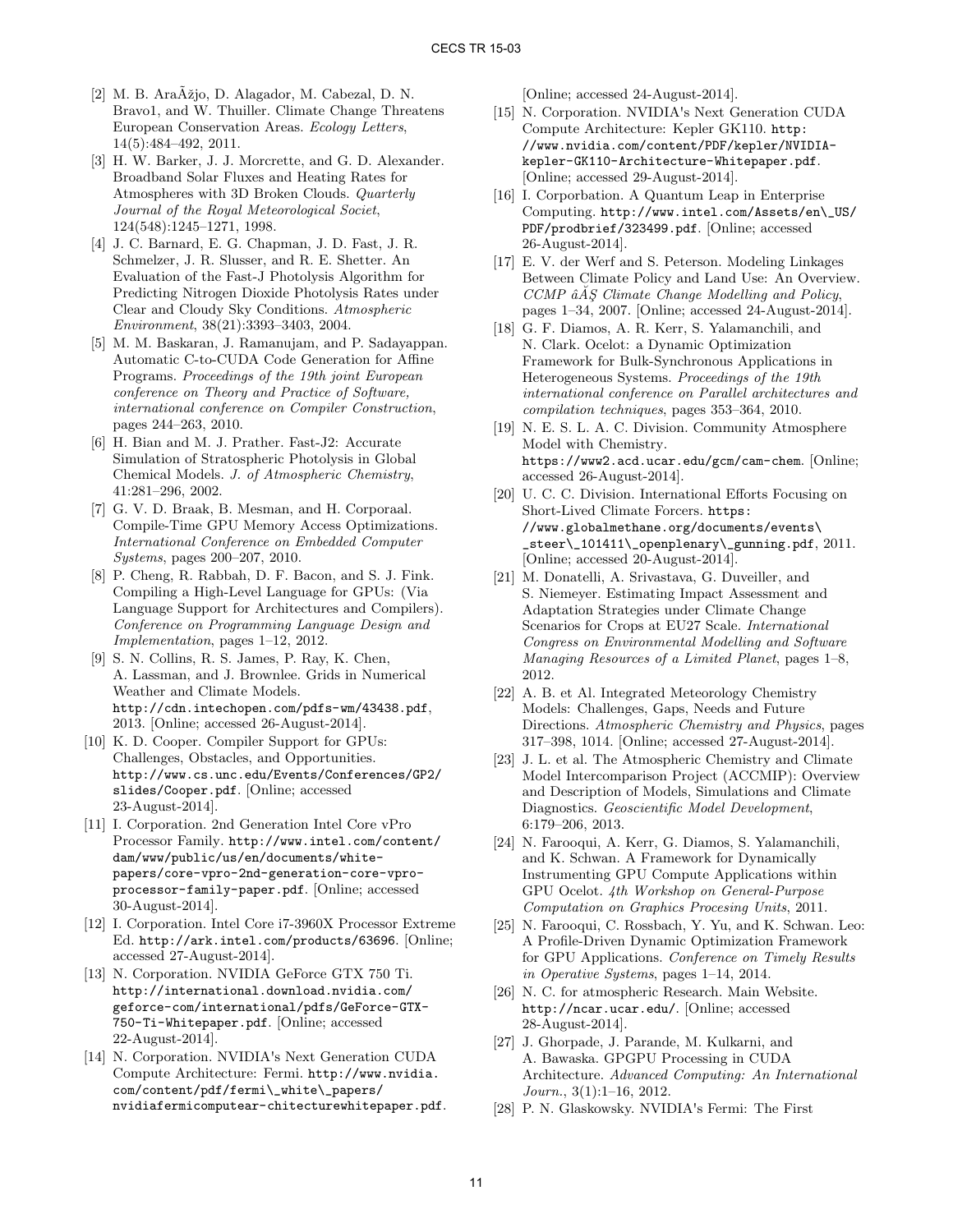Complete GPU Computing Architecture . http://sbel.wisc.edu/Courses/ME964/Literature/

whitePaperFermiGlaskowsky.pdf. [Online; accessed 19-August-2014].

- [29] A. M. Greene, M. Hellmuth, and T. Lumsden. Stochastic Decadal Climate Simulations for the Berg and Breede Water Management Areas, Western Cape province, South Africa. Water Resources Research, 48:1–13, 2012.
- [30] W. A. W. Group. Whole Atmosphere Community Climate Model. https://www2.cesm.ucar.edu/working-groups/wawg. [Online; accessed 24-August-2014].
- [31] I. Haddeland1, J. Heinke, F. Vob, S. Eisner, C. Chen, S. Hagemann, and F. Ludwig. Effects of climate model radiation, humidity and wind estimates on hydrological simulations. Hydrology and Earth System Sciences, 16:305–318, 2012.
- [32] J. Hansen, G. Russell, D. Rind, P. Stone, A. Lacis, S. Lebedeff, R. Ruedy, and L. Travis. Efficient Three-Dimensional Global Models for Climate Studies: Models I and II. American Meteorological Society, 111(4):609–662, 1983.
- [33] S. Huang, S. Xiao, and W. Feng. On the Energy Efficiency of Graphics Processing Units for Scientific Computing. IEEE International Symposium on Parallel and Distributed Processing, pages 1–8, 2009.
- [34] M. J. Iacono. Application of Improved Radiation Modeling to General Circulation Models. Atmospheric and Environmental Research, pages 1–39, 2011.
- [35] A. D. M. C. A. in the Higher Colleges of Technology (HCT). Problem and Solution: Global Warming. http://www.admc.hct.ac.ae/hd1/ english/probsoln/prob\\_solv\\_gw2.htm. [Online; accessed 21-August-2014].
- [36] R. Ireland. Implications for Customs of Climate Change Mitigation and Adaptation Policy Options: a Preliminary Examination. World Customs Journal, 4(2):21–36, 2010.
- [37] T. B. Jablin, P. Prabhu, J. A. Jablin, N. P. Johnson, S. R. Beard, and D. I. August. Automatic CPU-GPU Communication Management and Optimization. Conference on Programming Language Design and Implementation, pages 142–151, 2011.
- [38] F. Jiang and C. Hu. Application of Lattice Boltzmann Method for Simulation of Turbulent Diffusion from a CO<sup>2</sup> Lake in Deep Ocean. J. of Novel Carbon Resource Sciences, pages 10–18, 2012.
- [39] Y. Jiao, H. Lin, P. Balaji, and W. Feng. Power and Performance Characterization of Computational Kernels on the GPU. 2010 IEEE/ACM International Conference on Physical and Social Computing (CPSCom), pages 221–228, 2010.
- [40] M. A. Katsoulakis, A. J. Majda, and D. G. Vlachos. Coarse-Grained Stochastic Processes for Microscopic Lattice Systems. Proceedings of the National Academy of Sciences of the United States of America, 100(3):782–787, 2003.
- [41] J. Kukkonen, T. Balk, D. M. Schultz, A. Baklanov, T. Klein, A. I. Miranda, A. Monteiro, M. Hirtl, V. Tarvainen, M. Boy, V. H. Peuch, A. Poupkou, I. Kioutsioukis, S. Finardi, M. Sofiev, R. Sokhi,

K. Lehtinen, K. Karatzas, R. S. JosAl', M. Astitha, G. Kallos, M. Schaap, E. Reimer, H. Jakobs, and K. Eben. Operational Chemical Weather Forecasting Models on a Regional Scale in Europe. Atmospheric Chemistry and Physics, pages 5985–6162, 2011.

- [42] J. Kukkonen, T. Olsson, D. M. Schultz, A. Baklanov, T. Klein, A. I. Miranda, A. Monteiro, M. Hirtl, V. Tarvainen, M. Boy, V.-H. Peuch, A. Poupkou, I. Kioutsioukis, S. Finardi, M. Sofiev, R. Sokhi, K. E. J. Lehtinen, K. Karatzas, R. S. Jose, M. Astitha, G. Kallos, M. Schaap, E. Reimer, H. Jakobs, and K. Eben. A Review of Operational, Regional-Scale, Chemical Weather Forecasting Models in Europe. Atmospheric Chemistry and Physics, pages 1–87, 2012.
- [43] Y. Liu, E. Z. Zhang, and X. Shen. A Cross-Input Adaptive Framework for GPU Program Optimizations. Proceedings of the 2009 IEEE International Symposium on Parallel and Distributed Processing, pages 1–10, 2009.
- [44] G. Lu, D. J. DePaolo, Q. Kang, and D. Zhang. Lattice Boltzmann Simulation of Snow Crystal Growth in Clouds. J. of Geophysical Research: Atmospheres, 114:1–14, 2009.
- [45] A. Magni, C. Dubach, and M. F. P. O. Boyle. Exploiting GPU Hardware Saturation for Fast Compiler Optimization. Conference on Architectural Support for Programming Languages and Operating  $Systems, pages 1–8, 2014.$
- [46] M. D. Mastrandrea. Calculating the Benefits of Climate Policy: Examining the Assumptions of Integrated Assessment Models. Pew Center on Global Climate Change, pages 1–60, 2009. [Online; accessed 23-August-2014].
- [47] C. McClanahan. History and Evolution of GPU Architecture. http://mcclanahoochie.com/blog/wpcontent/uploads/2011/03/gpu-hist-paper.pdf, 2011. [Online; accessed 20-August-2014].
- [48] J. Meng, V. A. Morozov, K. Kumaran, V. Vishwanath, and T. D. Uram. GROPHECY: GPU Performance Projection from CPU Code Skeletons. Proceedings of 2011 International Conference for High Performance Computing, Networking, Storage and Analysis, 2011.
- [49] C. E. S. Model. Community Atmosphere Model Num. 5. http://www.cesm.ucar.edu/working\\_groups/ Atmosphere/development/. [Online; accessed 27-August-2014].
- [50] C. E. S. Model. Community Climate Model. https://www2.cesm.ucar.edu/about. [Online; accessed 30-August-2014].
- [51] W. D. Nordhaus. Managing the Global Commons: The Economics of Climate Change . MIT Press, 1994.
- [52] C. Obrecht, F. Kuznik, L. Merlier, J.-J. Roux, and B. Tourancheau. Towards Aeraulic Simulations at Urban Scale Using the Lattice Boltzmann Method: Environmental Fluid Mechanics. Springer Verlag, pages 1–20, 2014.
- [53] D. of Energy and L. B. N. Laboratory. National Energy Research Scientific Computiong Center. https://www.nersc.gov/. [Online; accessed 30-August-2014].
- [54] W. on Short Lived Climate Forcers. Addressing Black Carbon and Ozone as Short-Lived Climate Forcers.